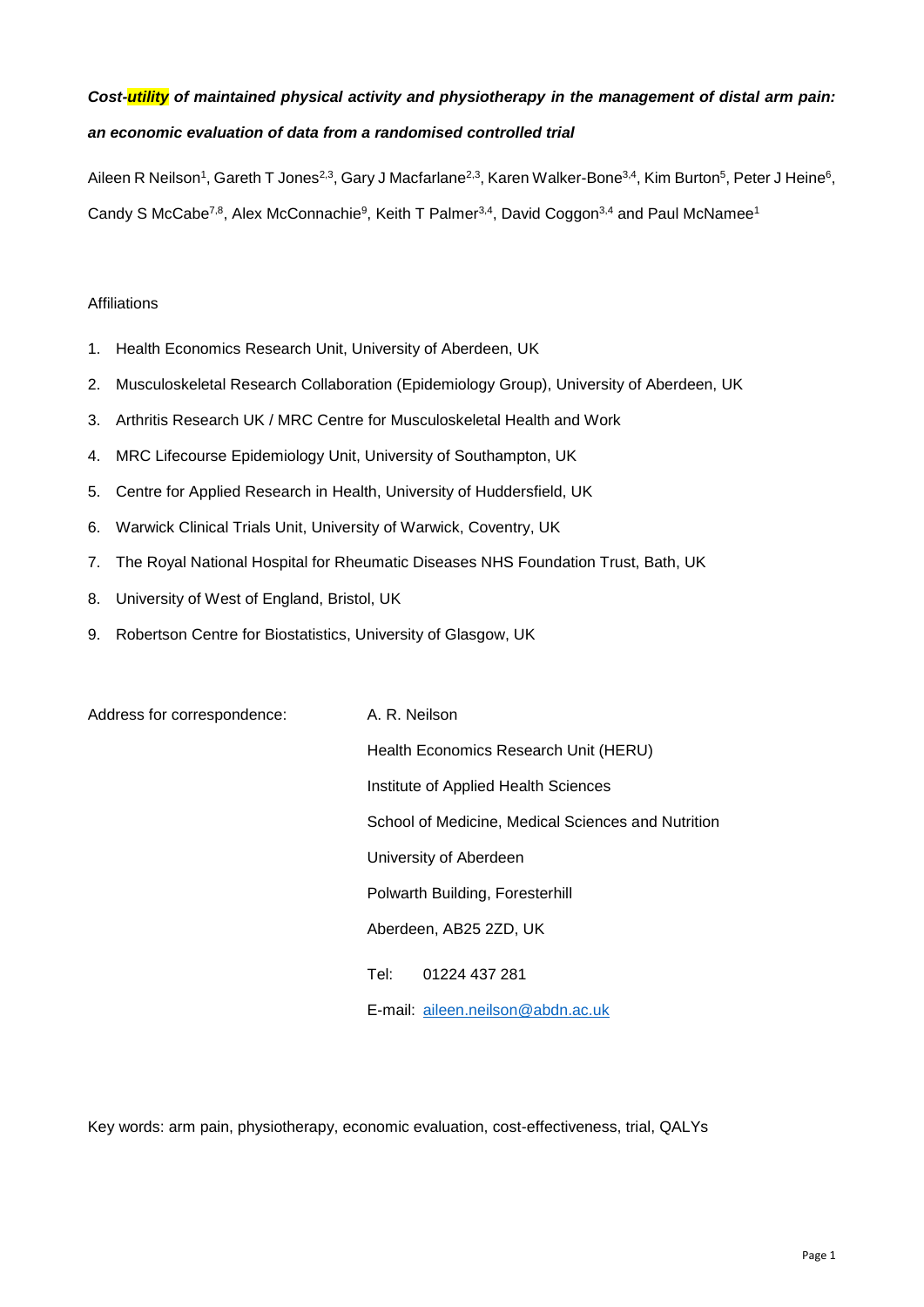## **KEY MESSAGES**

- Different arm pain physiotherapy strategies have similar costs and QALYs
- Immediate physiotherapy is more likely to be cost-effective than usual care (waiting list) physiotherapy
- Advice to remain active is more likely to be cost-effective than advice to rest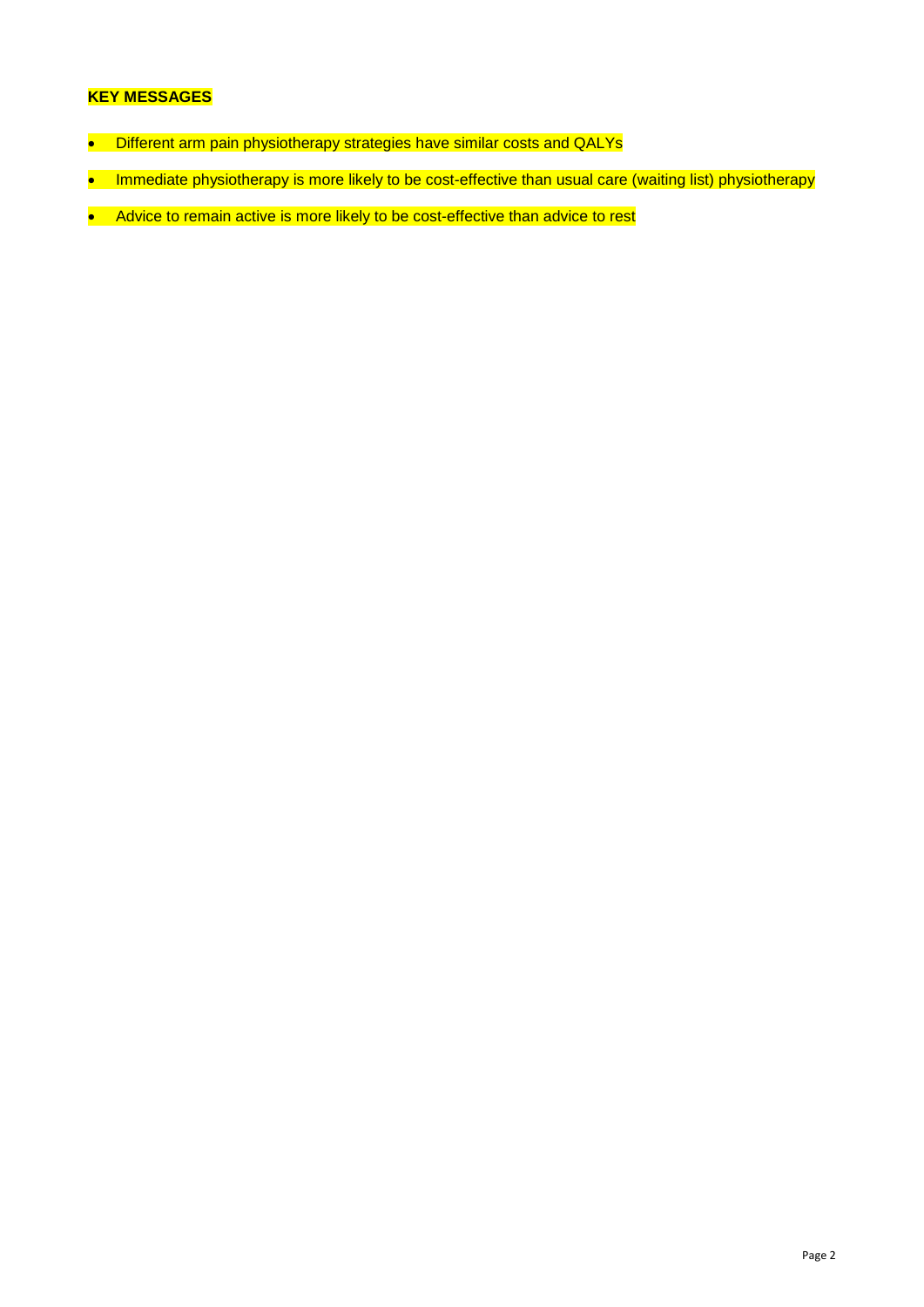## **ABSTRACT**

**Background.** Arm pain is common, costly to health services and society. Physiotherapy referral is standard management, and while awaiting treatment, advice is often given to rest, but the evidence base is weak.

**Objective.** To assess the cost-effectiveness of advice to remain active (AA) vs advice to rest (AR); and immediate physiotherapy (IP) vs usual care (waiting-list) physiotherapy (UCP).

**Methods.** 26-week within-trial economic evaluation (538 participants aged ≥18 years randomised to usual care i.e. AA(n=178), AR(n=182) or IP(n=178)). Regression analysis estimated differences in mean costs and Quality Adjusted Life Years (QALYs). Incremental cost-effectiveness ratios (ICERs) and cost-effectiveness acceptability curves were generated. Primary analysis comprised the 193 patients with complete resource use (UK NHS perspective) and EQ-5D data. Sensitivity analysis investigated uncertainty.

**Results.** Baseline adjusted cost differences were £88[95%CI:-14,201]) AA vs AR; -£14[95%CI:-87,66]) IP vs UCP. Baseline adjusted QALY differences were 0.0095[95% CI:-0.0140,0.0344]) AA vs AR; 0.0143[95%CI:- 0.0077,0.0354]) IP vs UCP. There was a 71 % and 89% probability that AA (vs AR) and IP (vs UCP) were the most cost-effective option using a threshold of £20,000 per additional QALY. The results were robust in the sensitivity analysis.

**Conclusion**. The difference in mean costs and mean QALYs between the competing strategies was small and not statistically significant. However, decision-makers may judge that IP was not shown to be any more effective than delayed treatment, and was no more costly than delayed physiotherapy. AA is preferable to one that encourages AR, as it is more effective and more likely to be cost-effective than AR.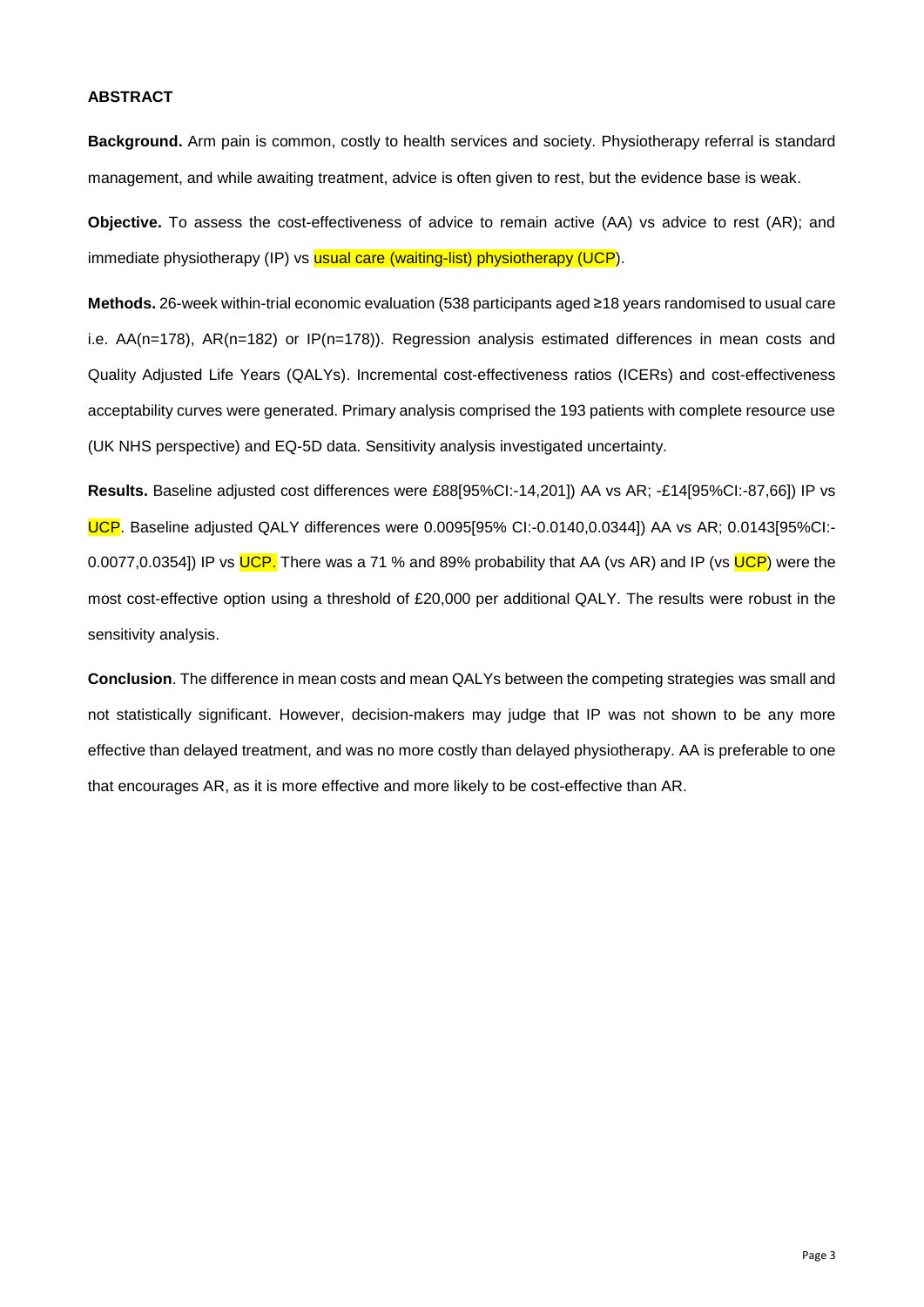## **INTRODUCTION**

Upper limb disorders are common in western populations. They may arise from specific abnormalities in the neck or arm (e.g. tendonitis, nerve compression), but often occur in the absence of identifiable underlying pathology (non-specific arm pain). They frequently cause significant disability, and therefore impose a substantial economic burden. In the UK, the prevalence rate of self-reported work-related upper limb disorders (WRULDs), from the Labour Force Survey, an annual survey of 38,000 households, was 222,000 total cases (case rate of 690 per 100,000 people employed) in 2015/16.<sup>1</sup> In addition, there were 3,138,000 days lost due to WRULDs (representing 36% of the total number of days lost due to work related ill health from work related musculoskeletal disorders of 8,784,000 days). Annual general practice consultation prevalence for upper limb problems amount to 467 per 10,000 registered persons (shoulder 199, hand 132, elbow 78, wrist 58); i.e. 268 for distal upper limb specifically per 10,000 persons.<sup>2</sup>

Early intervention in general, and early treatment by physiotherapists in particular, for common musculoskeletal problems such as low back pain can reduce the amount of time people are off sick and can prevent acute problems becoming chronic.<sup>3</sup> In the management of low back pain, patients are advised to remain active because evidence from randomised controlled trials (RCTs) indicates that this improves prognosis (compared to the previous practice for many years of managing low back pain with bed rest).<sup>4</sup> In contrast, patients with upper limb conditions are often advised to rest the arm, while awaiting physiotherapy. Thus for example, in the UK, guidance from the National Health Service (NHS) website recommends that for repetitive strain injury and tennis elbow, it is important to rest the injured limb, and/or to stop doing the activity that is causing the problem.<sup>5, 6</sup> However, we can identify no published evidence to support this advice.

Written information providing evidence-based advice to patients (The Back Book) has proved effective in promoting positive beliefs and contributing to better clinical outcomes from back pain.<sup>7</sup> As distal arm pain (affecting the elbow, forearm, writs or hand) shares many risk factors with back pain, it seemed plausible that it might benefit from a similar approach. It was possible also that prognosis could be improved by earlier delivery of physiotherapy, an approach that has been advocated, but with little supporting evidence.<sup>3</sup>

An RCT (the ARM trial) was therefore carried out to compare the effectiveness of different approaches to the management of distal arm pain in reducing long term disability. The trial found among participants awaiting physiotherapy, advice to remain active (AA) was superior to advice to rest (AR) in producing a long-term reduction in arm pain and disability; but that outcomes following immediate physiotherapy (IP) were no better than from <mark>usual care (waiting-list) physiotherapy</mark>).<sup>8</sup> It does not necessarily follow, however, that AA pending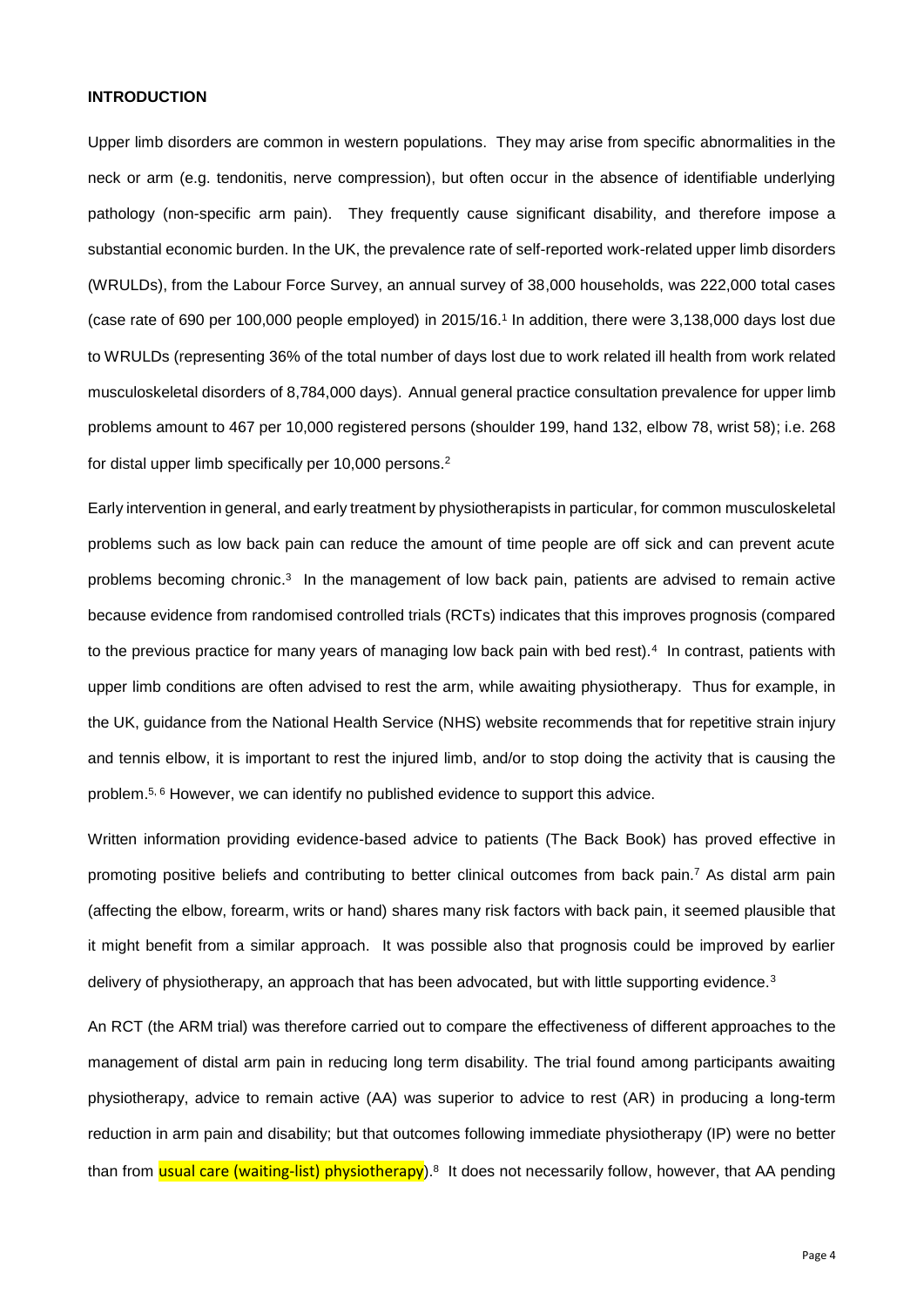usual care (waiting-list) physiotherapy is the most cost-effective form of clinical management. To compare the cost-effectiveness of the three approaches to treatment (AA, AR and IP), we conducted a parallel economic evaluation, which we report in this paper.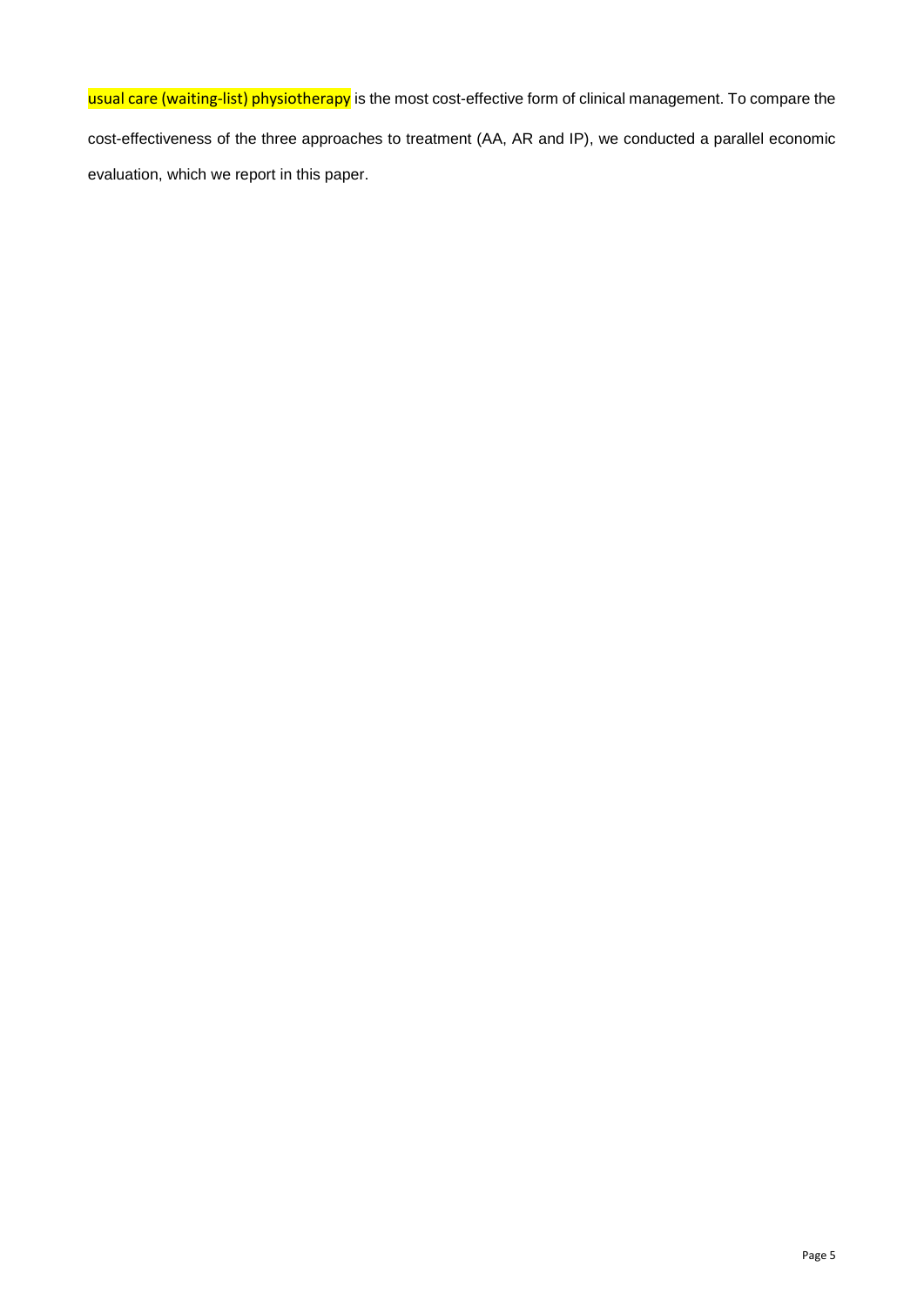### **METHODS**

#### **Subjects, study design and interventions**

The methods of the ARM trial have been described in detail elsewhere.<sup>8,9</sup> The flow of participants through the trial is summarised as a flow chart (supplementary Figure S1), but briefly, the study was an RCT conducted in the UK setting in which 538 adults (aged 18 years and older) who had been newly referred to physiotherapy departments with an episode of distal arm pain. Patients were potentially eligible for study and randomisation if they were newly referred for out-patient physiotherapy with distal arm pain or disability, and were aged ≥18yrs at the time of referral. They were excluded, however, if: they had received physiotherapy for distal arm pain within the past twelve months. Study participants were randomly assigned to receive one of three interventions:

*Usual care (waiting-list) physiotherapy (UCP) with advice to remain active (AA)*—The advice was delivered through a booklet advocating maintained activity and a self-management approach as generally helpful in promoting more rapid recovery (and earlier return to work).

*Usual care (waiting-list) physiotherapy (UCP) with advice to rest (AR)*—Participants in this arm of the trial received an advice booklet advocating rest and avoidance of activities that might aggravate symptoms.

Participants assigned to the two UCP interventions (AA and AR) were invited to attend physiotherapy, as per usual clinical care, after a period on a waiting list (median ICR days: 45 (34·5-63·5) and 47 (35-63) for AA and AR respectively).<sup>8</sup>

*Immediate physiotherapy (IP)*—Participants in this arm of the trial received an out-patient appointment to attend physiotherapy at their earliest convenience, within a few days following randomisation.

## **Data collection**

Participants completed questionnaires including the EQ-5D-3L health status instrument,<sup>10,11</sup> at baseline, and 6, 13 and 26 weeks post-randomisation. Over the same period they recorded use of health care related to elbow, forearm, wrist, and hand pain— including contacts with providers of primary and secondary care and hospital stays, both within the NHS and in the private sector. Non-responders received a reminder questionnaire after two weeks. After a further two weeks, non-responders were followed up by telephone, and were asked brief questions on the primary outcome only, using a standardised pro forma.

## **Costs**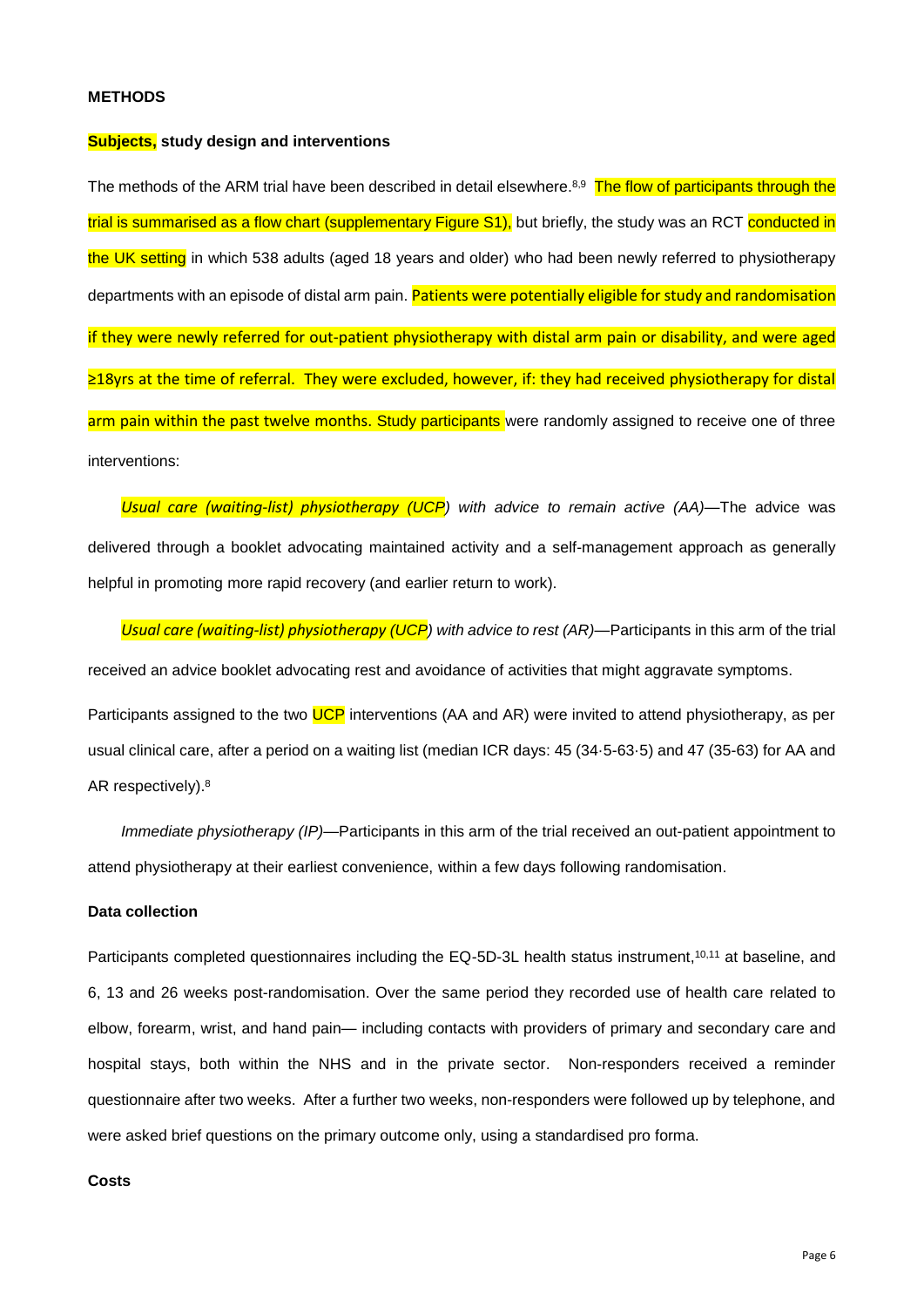Standard unit costs from published UK sources were used to value the NHS resources that were used (for the primary analysis conducted from a UK NHS cost perspective and time horizon of 26 weeks), and information from the published literature to value the care obtained from private providers (Table 1) (for a secondary analysis conducted from a NHS plus private health care perspective). Resource use included primary care visits (general practitioner, practice nurse, community physiotherapist, complementary therapist and other community health care professionals), hospital outpatient visits and inpatient stays. These aforementioned types of costs to the NHS were calculated using the Personal and Social Service Research Unit (PSSRU) costs<sup>12</sup> for primary care contacts and the NHS Reference Costs for outpatient appointments and inpatient hospitalisations.<sup>13</sup> Private care was costed using estimates of treatments from published UK studies.<sup>14,15</sup> All costs were expressed in UK pounds sterling (£) at 2013/14 prices. Advice leaflet production costs (applied to the AA and AR groups) were estimated directly from the trial finance documents.

#### **Health outcomes**

The effects of the three treatments were expressed as gain in quality-adjusted life years (QALYs) based on the EQ-5D10,11 generic preference-based measure of health-related quality of life data collected in the trial. Published UK general population tariffs were used to assign each participant a health state utility weight for the EQ-5D<sup>11</sup> at baseline and at each follow-up time point. QALYs between baseline and 26 weeks were calculated for each participant using the area under the curve (AUC) method (i.e. implemented by summing the areas of the geometrical shapes obtained by linearly interpolating between utility scores over the study period).<sup>16</sup>

It was not necessary to discount the costs and outcomes, as the time horizon of the study was less than one year. All analyses were carried out using STATA 14.0 and Microsoft Excel.

#### **Economic evaluation analytical approach - Cost-utility analysis**

The primary economic analysis was conducted on an intention-to-treat basis and was performed for participants with complete data on resource use and health utilities at baseline, 6, 13, and 26 weeks follow-up from the NHS cost perspective. Complete resource use and EQ-5D data from questionnaires was available for 193 patients: AA (n=53), AR (n=60), and IP (n=80). Generalised linear regression analyses were used to estimate the differences (and associated 95% CIs) in mean total costs and differences in mean total QALYs comparing: i) AA vs AR, and ii) IP vs v UCP per patient, while adjusting for baseline differences in cost, utility and other patient characteristics (e.g. age, gender, employment status, disability – based on a modified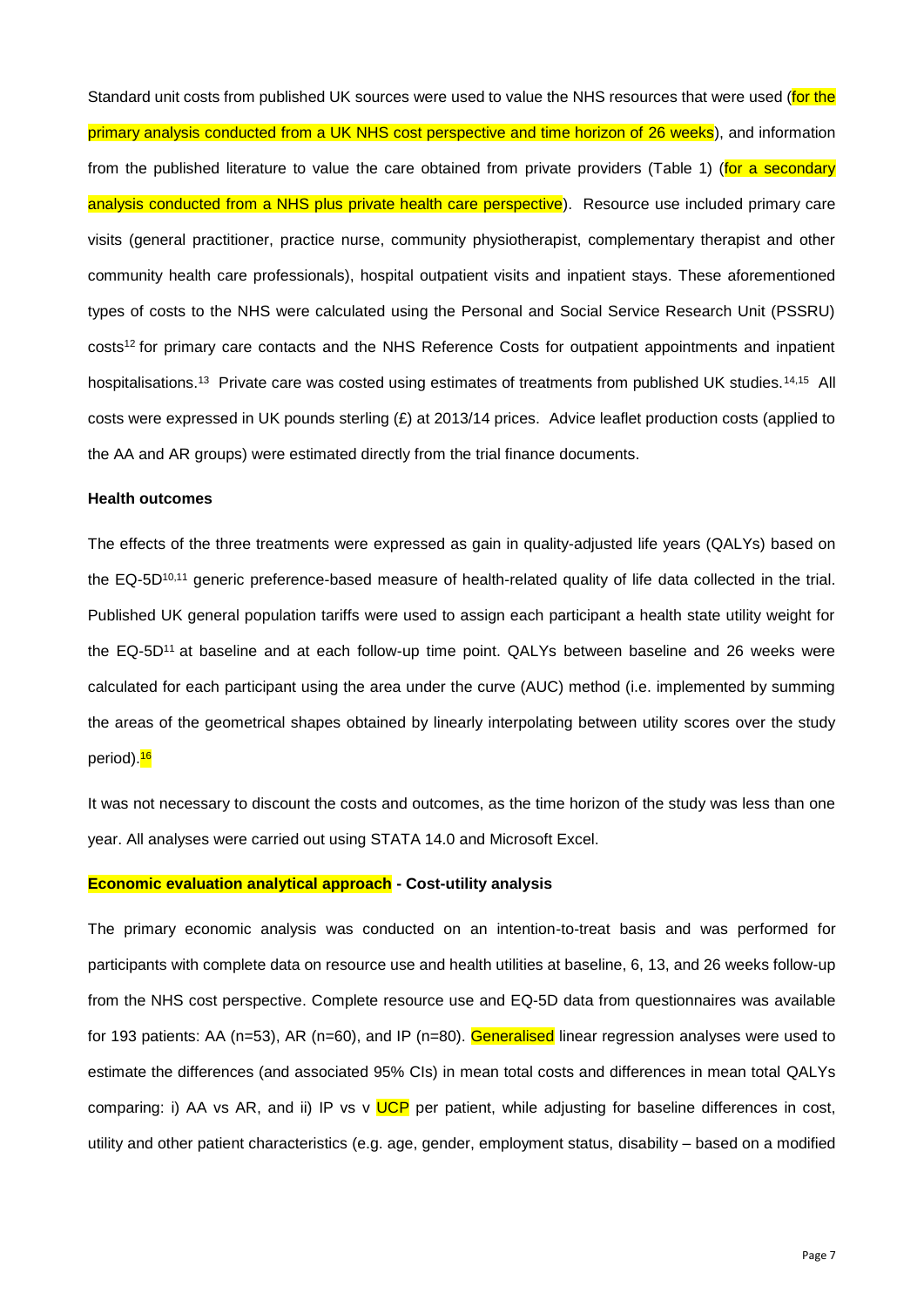DASH, Disabilities of the Arm Shoulder and Hand score). In addition, a secondary analysis was conducted from the perspective of both NHS and private health care perspectives.

A generalised linear model, with a γ family distribution and a log link function, was specified to account for skewed cost data. For QALYs, a Gaussian family distribution and an identity link function was used. Costeffectiveness acceptability curves (CEACs) were constructed by non-parametric bootstrapping, using 1,000 replications of each incremental cost-effectiveness ratio (ICER) and the net monetary benefit framework, to determine the probability of the alternative interventions being considered cost-effective at different willingness to pay (WTP) per QALY values (a range of £20,000-£30,000 per QALY was used, as these are commonly applied ceiling ratios in the UK).

We performed two sensitivity analyses to explore the impact on the results of uncertainty in assumptions or estimates made. First, we imputed missing QALY and cost data (assumed to be missing at random) $17$  using chained equations (i.e., 193 out of 538 patients with complete; 345 patients with incomplete data, so imputed) including age, sex, baseline mDASH, baseline EQ-5D, baseline work status, and baseline cost as predictors, covariates. Secondly, we excluded cost "outliers" (defined as participants whose costs exceeded £1,000 more than five times the median cost).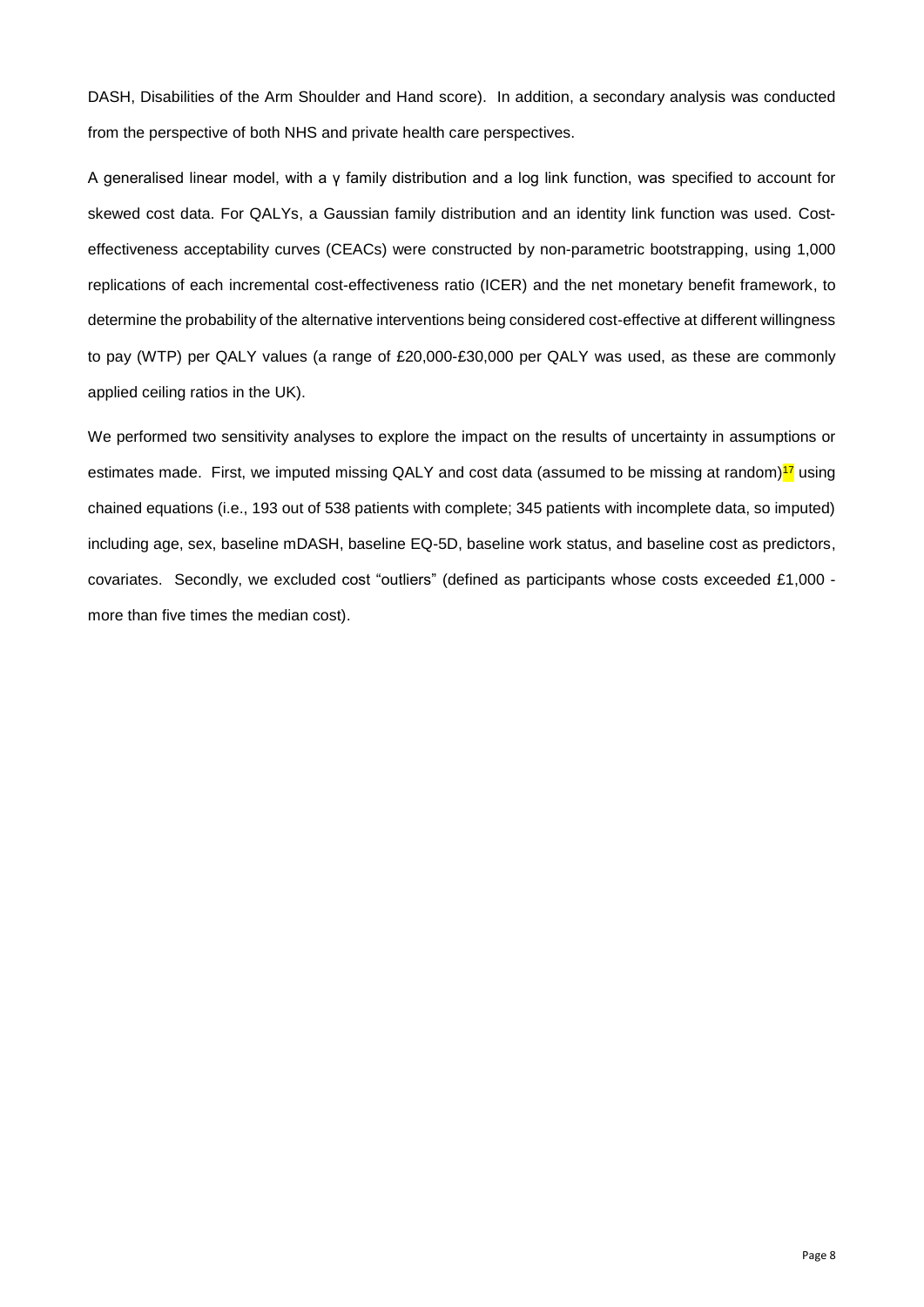#### **RESULTS**

#### **Participants**

In the primary economic analysis, the baseline mean (SD) age of participants was 53 (13) years, and 37% were male. The percentage in employment was 64% and the baseline mean (SD) EQ-5D and mDASH scores were 0.708 (0.188) and 5.8 (2.7) respectively.

## **Resource use and cost**

Table 2 presents disaggregated data on mean resource use and (unadjusted) total costs—for both NHS and private health care over 26 weeks. The mean (unadjusted) total NHS costs per participant were estimated to be AA £309.91 (SD £321.45), AR £223.15 (SD £225.39), and IP £221.46 (SD £220.54). Whereas NHS costs were generally similar between AR and IP, AA participants used more NHS primary care and secondary care services. These additional costs arose from extra community physiotherapist visits, CT visits, and hospital physiotherapist and rheumatology outpatient visits. All other resource use was similar across the three groups. The mean private health care costs were also highest in the AA group (£78.85, SD £194.35) as compared with AR (£31.25, SD £97.22) and IP (£18.93, SD £102.31).

## **Health outcomes**

Table 3 shows the EQ-5D scores and (raw unadjusted) mean total QALYs over 26 weeks. IP generated slightly more QALYs than either of the advice groups, and AA slightly more than AR, but the magnitude of QALY gains from AA relative to AR and from IP relative to UCP were small (0.006 and 0.019 extra QALYs respectively).

### **Incremental cost-utility analysis**

For the primary analysis (complete data, NHS health care perspective, baseline adjusted), relative to AR, AA generated a mean of 0.0095 (95% CI −0.0140 to 0.0344) more QALYs per participant at an additional cost of £87.87 (95%CI −14.33 to 200.83), yielding an incremental cost effectiveness ratio of £9,256 (Table 4). Relative to UCP, IP generated a mean of 0.0143 (95% CI -0.0077 to 0.0354) more QALYs per participant and a cost saving of -£14.22 (95% CI −87.14 to 66.01). Based on the results of the non-parametric bootstrap, AA was found to have a 71.3% chance of being the preferred strategy at a ceiling ratio of £20,000 per QALY gained (see Figure 1a, and 75.6% at £30,000 per QALY gained). IP was cost-effective across a range of thresholds (see Figure 1b which illustrates ceiling ratios up to £60,000 per QALY gained). In the secondary analysis (complete data, NHS and private health care perspective, baseline adjusted), for AA vs AR the incremental mean QALY difference was 0.0095 (95% CI -0.0140 to 0.0344) with a mean cost difference of £124.69 (-19.13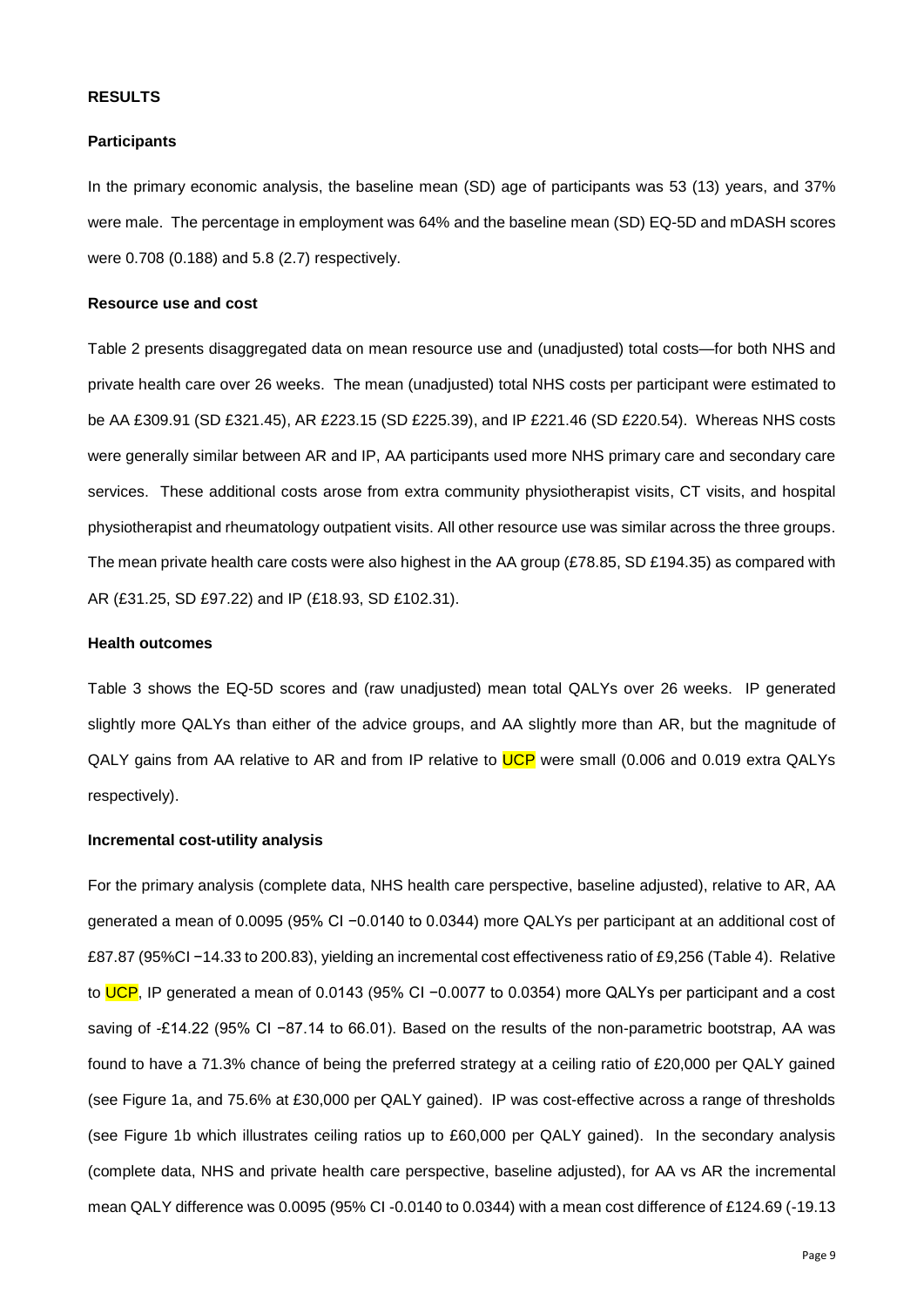to 266.21). For IP vs UCP, the incremental mean QALY difference was 0.0143 (95% CI-0.0077 to 0.0354) with a mean cost difference of -£39.02 (-124.28 to 55.92). The ICERs were £13,134 for AA vs AR, and UCP was dominated by IP, which means the comparator (IP) was more effective (more QALYs) and less expensive than the intervention against which it was compared (UCP).

## **Sensitivity analysis**

Re-running the main analysis with multiple imputation (MI) for missing cost and QALY data indicated that the cost-effectiveness results were somewhat sensitive to missing data, but the conclusions essentially remained unchanged (Table 4). The imputed data suggested smaller non-significant cost advantages of AR over AA, (reduced by around 62%), and of IP over UCP. Mean cost differences were £33.06 (95% CI 1.14 to 65.38) and -£18.39 (95% CI-109.57 to 85.97) for AA vs AR and IP vs UCP respectively. The mean difference in QALYs was lower using the imputed data compared to the complete case analysis (0.0001 (95% CI -0.0119 to 0.0110) for AA vs AR; 0.0088 (−0.0082 to 0.0338) for IP vs UCP).

To assess the impact on the main results of cost "outliers", we excluded the 6 participants (4, 1, and 1 from AA, AR, and IP respectively) whose health care costs exceeded £1,000. This led to AA having an ICER of £2,053 compared with AR. IP remained costing less and gained more QALYS compared with UCP.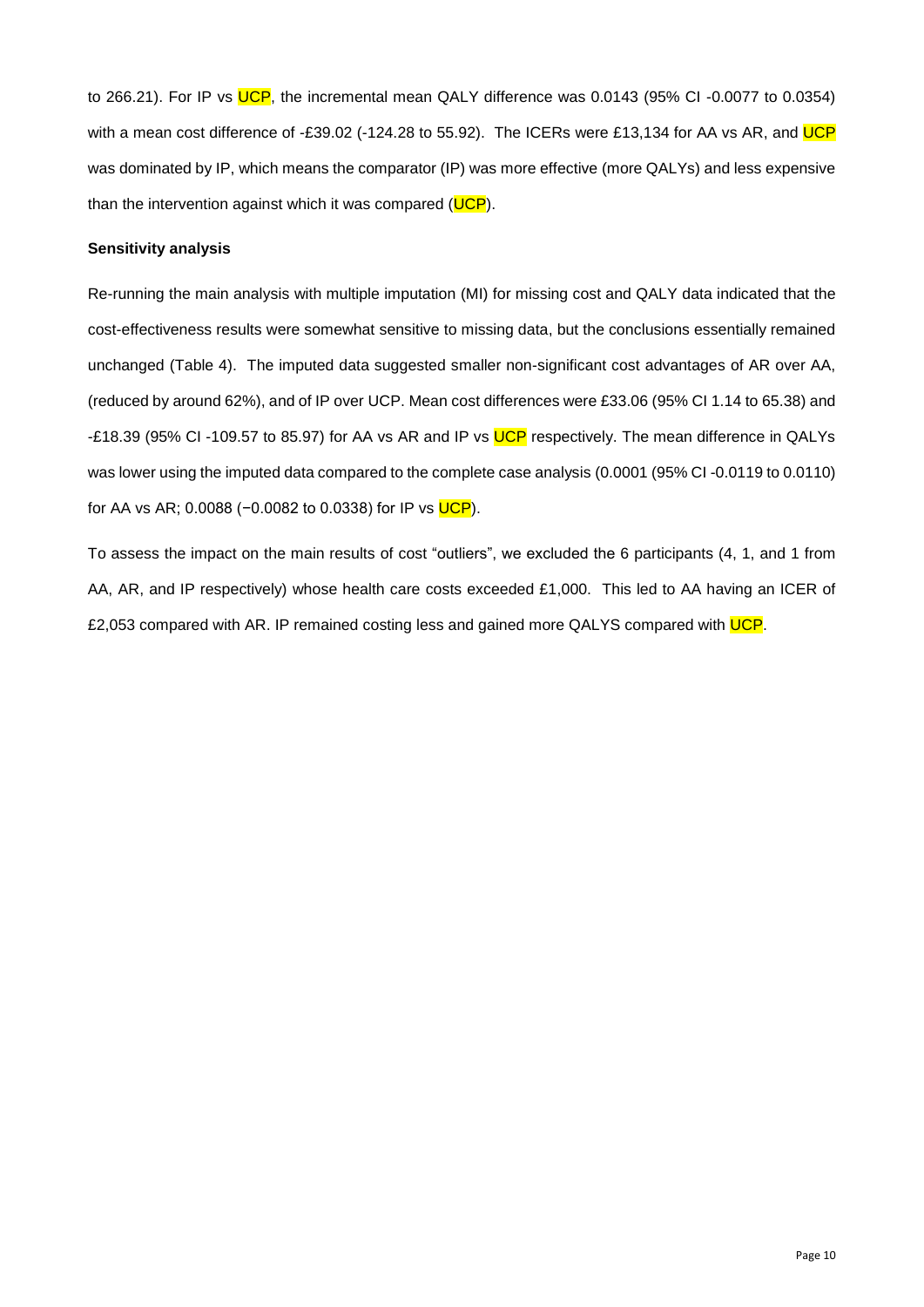### **DISCUSSION**

#### **Study findings**

This economic evaluation supports and extends the clinical evaluation of the ARM trial reported in an earlier paper. <sup>8</sup> For decision-makers applying a WTP threshold of £20,000 per QALY gained to judge the costeffectiveness of competing interventions, there was less difference in costs and QALYs between the competing strategies, and assuming patients prefer to be seen earlier rather than later, IP would be the preferred strategy (vs UCP). If patients need to wait then AA (£9,256 per QALY) was a more cost-effective strategy than AR.

The results from the clinical effectiveness trial using mDASH as the primary clinical outcome are consistent with these findings on QALYs in terms of direction, although the magnitude of QALYs is slightly smaller. Two possible explanations might be offered as to why the QALYs outcomes diverge somewhat from the primary clinical outcome. First, in the main clinical paper<sup>8</sup>, the main difference was in the proportion of participants reporting full recovery (i.e. mDASH = 0) at 26 weeks (i.e. determined only *at the time of the final follow-up*), which was 12.9% (95% CI: 2.3%, 23.7%) higher amongst people receiving AA compared with AR. In addition, there was a smaller non-significant difference in mDASH between IP and UCP (-2.8%, 95% CI: -11.3%, 6.5%). The QALYs on the other hand, were assessed over six months of follow-up, which is perhaps reflected in the very small difference in QALYs reported here. Assuming an EQ-5D health utility of 1.0 = perfect health *at 26 weeks* to be equivalent to fully recovered/no disability, the increase in probability of full recovery as measured by EQ-5D was 18.9% (0.3774 with AA and 0.1887 with AR). Thus, we know from the main results paper<sup>8</sup>, that the differences between AA and AR in DASH =0 only become apparent at the final follow-up, and so we might reasonably expect any differences in QALYs to be smaller. A second reason might be due to the fact that the main economic analysis was restricted to a relatively small subset of participants with complete data (around 36% and a potential limitation of the current analysis), although these results were generally shown to be robust after conducting a secondary analysis with imputation for missing data. Moreover, in relation to the analysis of the primary clinical outcome, when this was restricted to participants with complete data, the results were similar. So, the missing data are unlikely to have caused any major discrepancies in either outcomes.

### **Limitations**

Our economic analysis suggests small non-significant differences in costs and QALYs between the competing strategies for clinical management. The level of uncertainty associated with the estimated differences is however large, and this points to a need for further larger studies. Also, future studies might assess how potential variations in subgroups of patients (e.g. in terms of chronicity of their condition), as well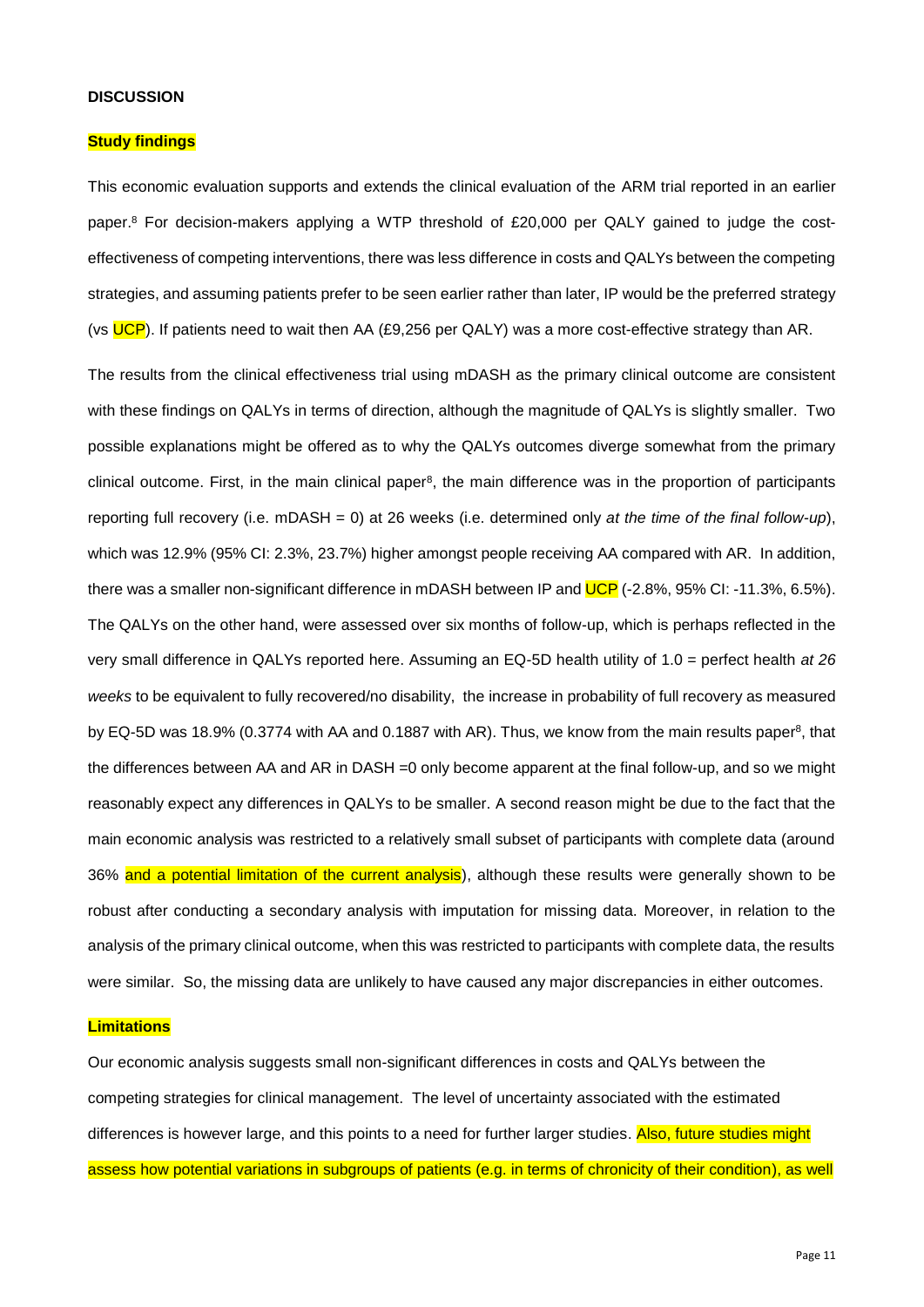as using a longer study time horizon than the (≥ 6 months) impact on costs, effects, and cost-effectiveness of physiotherapy management strategies in arm pain.

Higher health care costs with AA were driven by more community physiotherapy visits and a range of visits to private providers. It is possible that the advice to remain active led some respondents to seek extra information or reassurance that the particular forms of activity that they were undertaking or planning were safe. Further, the content of advice leaflets may have had some influence on care-seeking behaviour in the AA group: the leaflet stated "Sometimes, of course, people need additional help. If things are not improving in a few weeks, you may need treatment. A physiotherapist can use massage and exercises to help improve the pain and get you going. If you get some relief, it may be repeated a number of times while you recover, if you get no relief a different type of treatment may be tried". The advice to rest leaflet did not contain this statement. We did not collect data during the trial on how people engaged with the advice leaflet, so these explanations can only be speculative.

#### **Generalisability**

While IP was not associated with superior outcomes in terms of QALY gains, compared to physiotherapy delivered after a median of 45-47 days on a waiting list, there was a non-significant reduction in costs. This is consistent with earlier research, which may suggest that our results generalise to other populations. For example, previously published research on back pain points to potential cost savings associated with early intervention.<sup>18-21</sup> For instance, in a large national (employer-sponsored health plans) database study in the US involving 32,070 patients with a new primary care lower back pain consultation,<sup>19</sup> initiation of early physical therapy (referred to as physical therapy within 14 days of the index consultation) as compared with delayed physical therapy (occurring between 15 and 90 days from the index consultation) was associated with reduced risk of surgery, injections, physician visits, opioid use, and advanced imaging during an 18 month follow-up period, along with a corresponding reduction in overall lower back pain-related medical costs. Total annual health care costs for patients receiving early care from a physical therapist were on average US \$2,736.23 lower per patient. Similar results were obtained in an even larger study (753,450 patients with a primary care visit for lower back pain) carried out in 2015 by the same authors.<sup>18</sup> The precise mechanisms regarding explanations for these changes in health care costs were not however explored in these studies, (e.g. behavioural versus physiological versus institutional, or a combination of these factors), and there remains a need for further study to understand the reasons for the cost differences..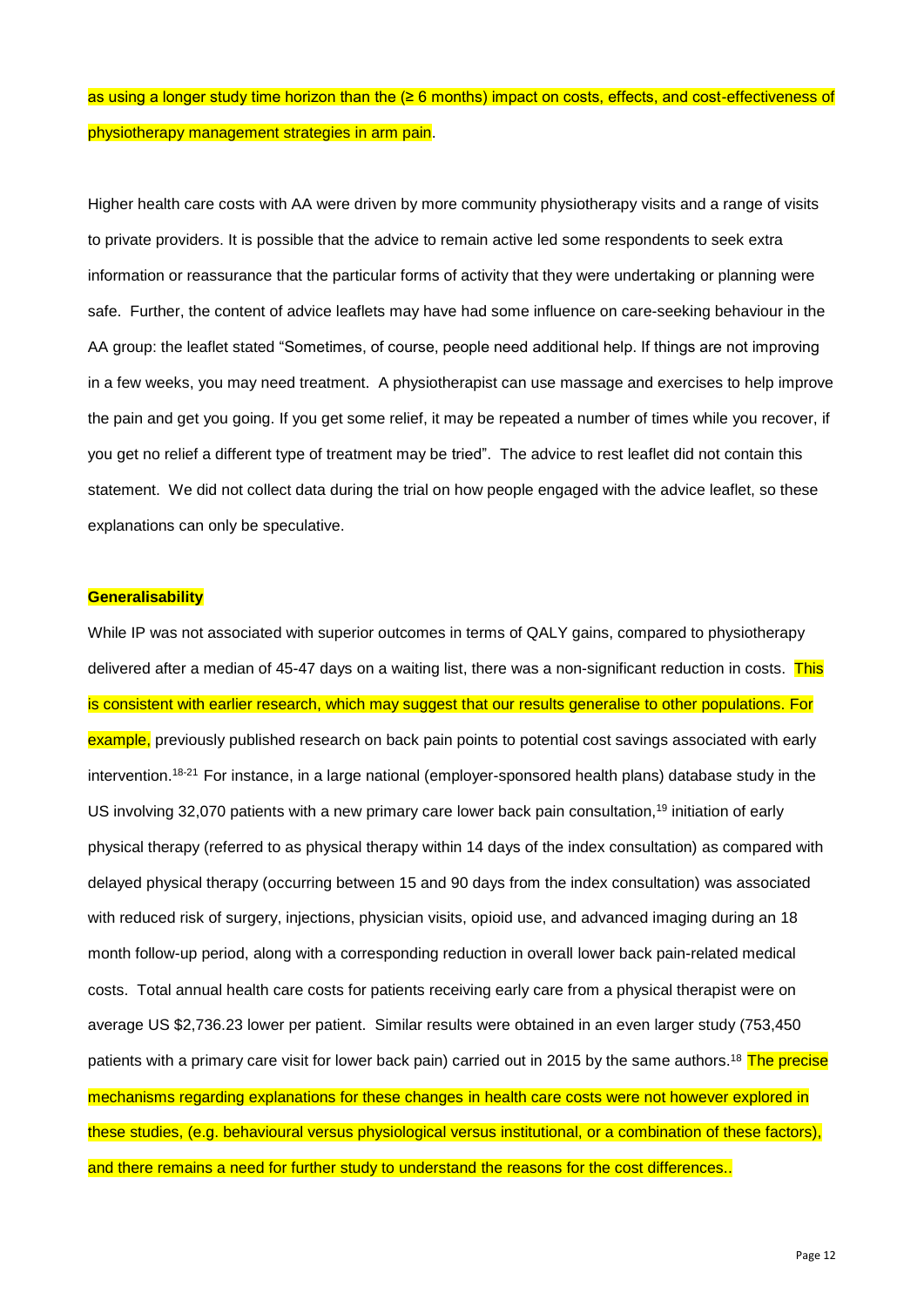## **Conclusions**

Decision-makers may judge that a strategy of advice to remain active is preferable to one that encourages advice to rest, as there is a greater probability of full recovery. Further, immediate physiotherapy appears a preferable strategy, on the grounds that it may deliver some cost savings, and is likely to align better with patient preference. To reduce decision uncertainty, we recommend that future estimates of the costeffectiveness of arm pain management strategies be based on larger sample sizes.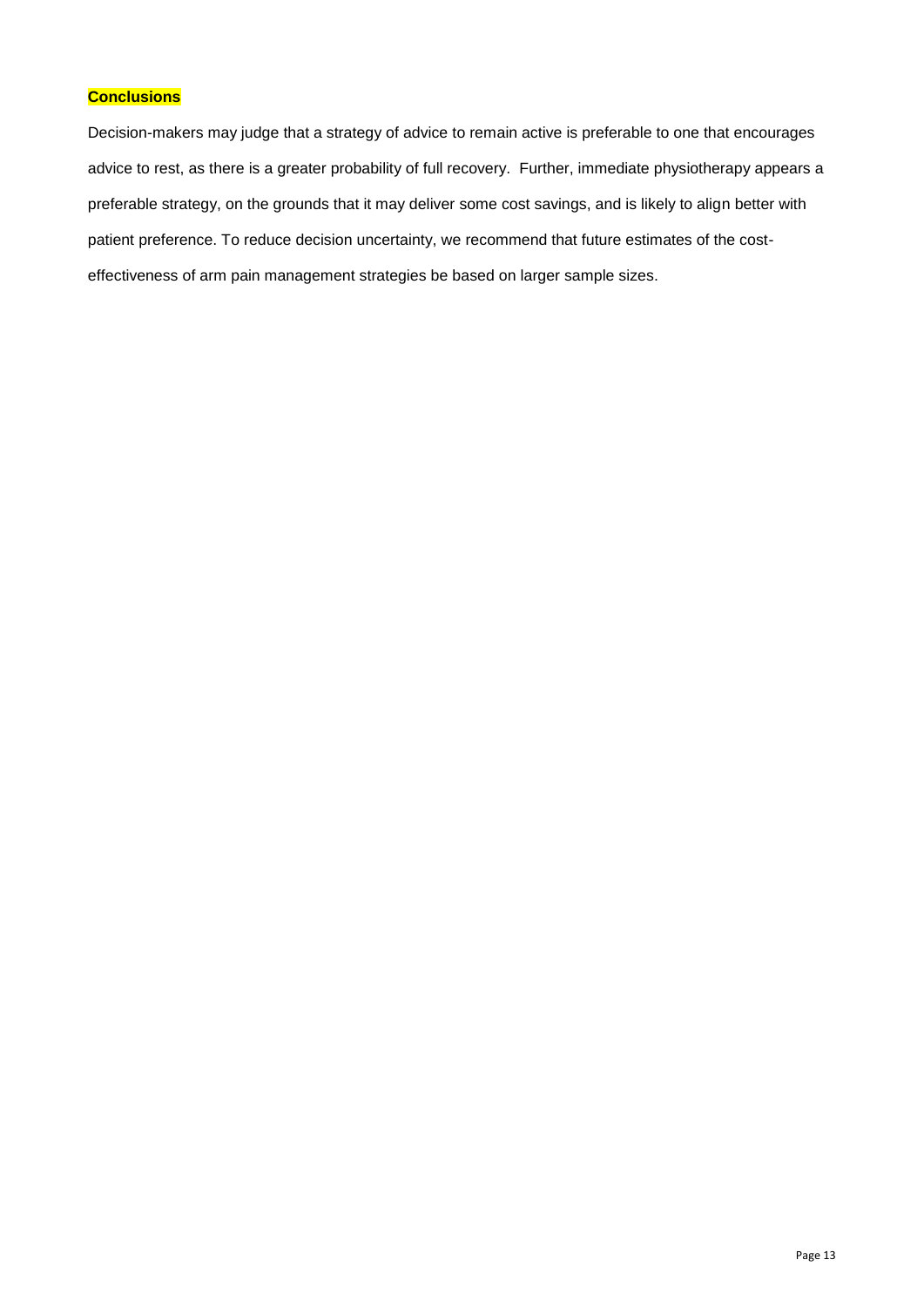## **Declarations/ Acknowledgements/Interests:**

Funding: Arthritis Research UK (Clinical Studies Grant, reference: 19231)

Clinical trial registration: [www.controlled-trials.com,](http://www.controlled-trials.com/) reference: ISRCTN 79085082

Ethical approval: UK South Central (Hampshire A) Research Ethics Committee, reference: 11/SC/0107

Professor Kim Burton has been involved in the development of *The Arm Book* (ISBN: 978-0117069145), to

which the experimental leaflet in this trial is related, and may receive future royalties on the booklet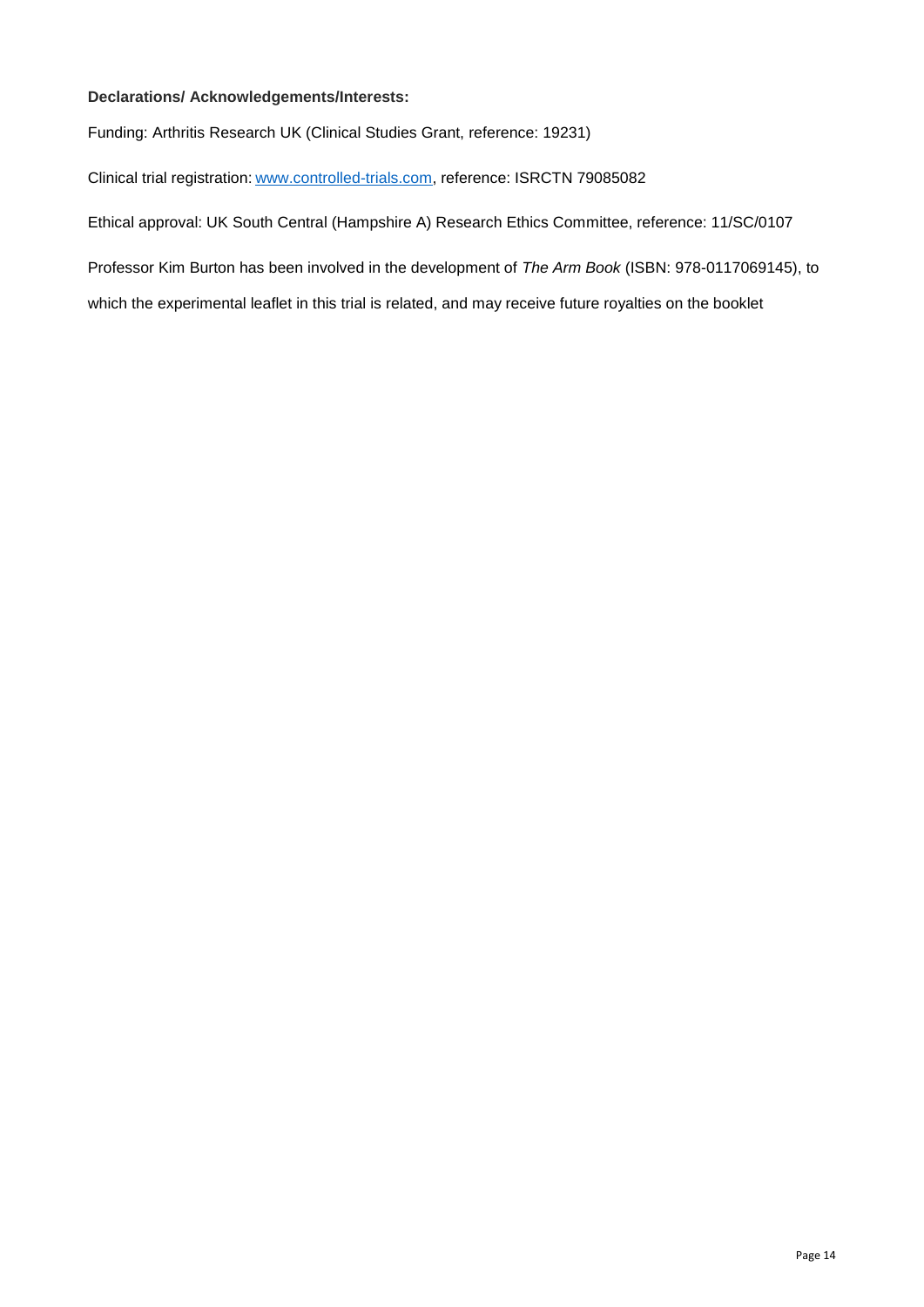#### **References**

- (1) Health and Safety Executive: Work Related Musculoskeletal Disorder Statistics (WRMSDs) in Great Britain 2016. Available at:<http://www.hse.gov.uk/statistics/causdis/musculoskeletal/msd.pdf>
- (2) Jordon KP, Kadam UT, Hayward R, Porcheret M, Young C, Croft P. Annual consultation prevalence of regional musculoskeletal problems in primary care: and observational study. *BMC Musculoskeletal Disorders* 2010; 11:144.
- (3) Black C. Working for a healthier tomorrow. The Stationery Office; 2008.
- (4) Savigny P, Watson P, Underwood M. Early management of persistent non-specific low back pain: summary of NICE guidance. *BMJ* 2009;338:b1805
- (5) NHS Choices Repetitive strain injury (RSI). 27-1-2016. Ref Type: Online Source
- (6) NHS choices. Tennis elbow. 27-9- 2014 Ref Type: Online Source
- (7) Coudeyre E, Givron P, Vanbiervliet W, Benaim C, Pelissier J et al. [The role of an information booklet or oral information about back pain in reducing disability and fear-avoidance beliefs with subacute and chronic low back pain. A randomized controlled trial in a rehabilitation unit]. *Ann Readapt Med Phys* 2006; 49(8): 600-608.
- (8) Jones GT, Macfarlane GJ, Walker-Bone K, Burton K, Heine PJ, McCabe C, McNamee P, McConnachie A, Zhang R, Whibley D, Palmer KT, Coggon D. Maintained physical activity and physiotherapy in the management of distal upper limb pain – a randomised trial (revise and resubmit PAIN journal).
- (9) Jones GT, Mertens K, McFarlane GJ, Palmer KT, Coggon D, Walker-Bone K, Burton K, Heine PJ, McCabe C, McNamee P, McConnachie A. Maintained physical activity and physiotherapy in the management of distal upper limb pain – a protocol for a randomised controlled trial (the arm pain trial). *BMC Musculoskeletal Disorders* 2014; 15:71.
- (10) Dolan P, Gudex C, Kind P, Williams, A. A social tariff for EuoQoL: results from a UK general population survey. York: Centre for Health Economics. 1995<https://www.york.ac.uk/che/pdf/DP138.pdf>
- (11) Kind P, Hardman G, Macran S. UK Population norms for EQ-5D York Centre for Health Economics Discussion Paper pp. 172. 1999 Nov.
- (12) Curtis L. Unit costs of health and social care (2014). Personal Social Services Research Unit, University of Kent, 2014.
- (13) NHS Reference Costs 2013-14, Department of Health, November 2014.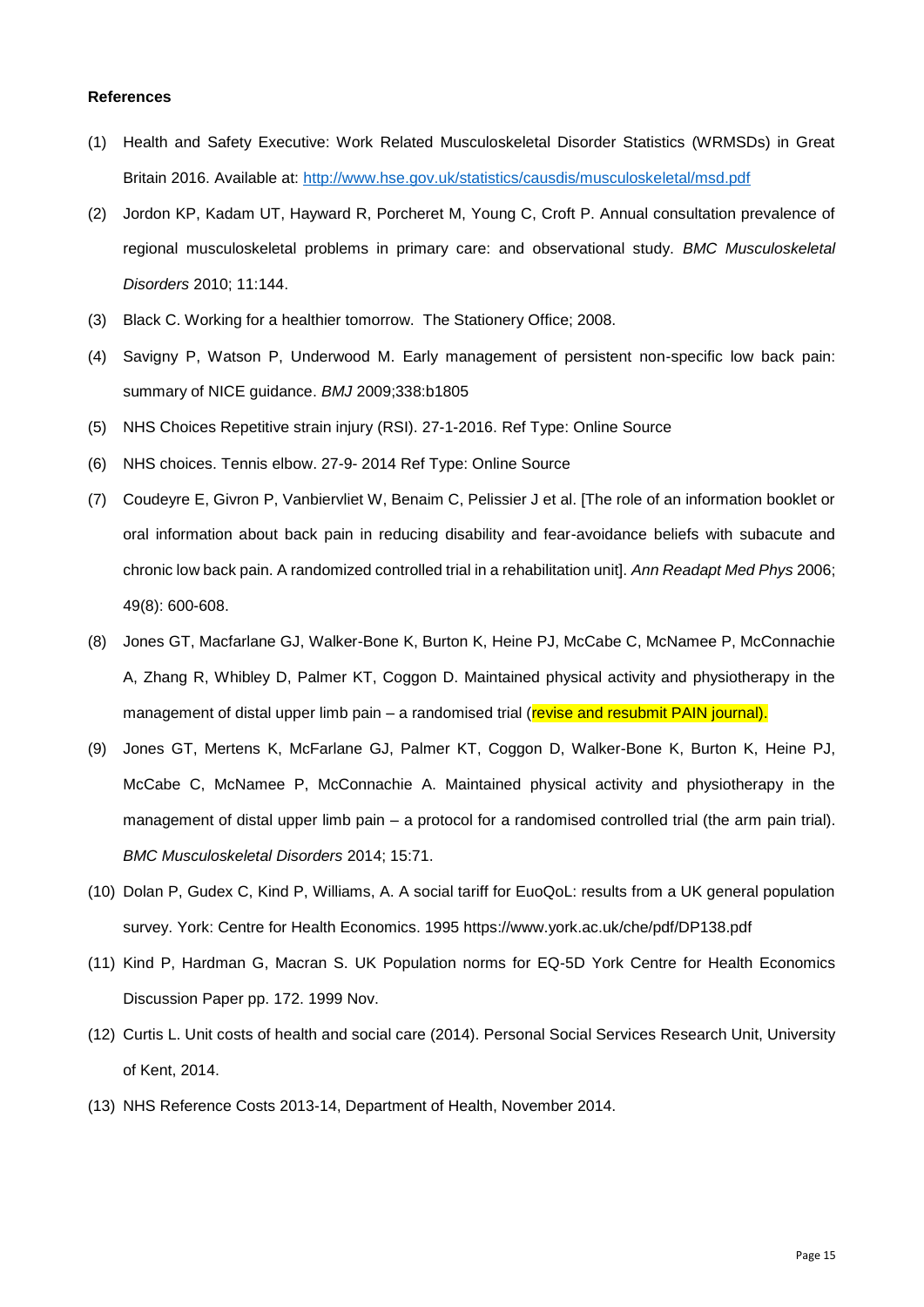- (14) United Kingdom back pain exercise and manipulation (UK BEAM) randomised trial: cost-effectiveness of physical treatments for back pain in primary care. UK BEAM Trial Team, BMJ Online First BMJ, doi:10. 1136/bmj.3282.607859.AE, 2004.
- (15) Wonderling D, Vickers AJ, Grieve R, McGarney R. Cost effectiveness analysis of a randomised trial of acupuncture for chronic headache in primary care. BMJ Online First BMJ, doi:10. 1136/bmj.38033.896505.EB, 2004.
- (16) Glick HA, Doshi JA, Sonnad SS, Polsky D. Economic Evaluation in Clinical Trials. Oxford University Press, 2007.
- (17) Rubin DB. Multiple imputation for non-response in surveys. New York: John Wiley Sons, 1987.
- (18) Gatchel RJ, Polatin PB, Noe C, Gardea M, Pulliam C, Thompson J. Treatment- and cost-effectiveness of early intervention for acute low-back pain patients: A one-year prospective study. *Journal of Occupational Rehabilitation* 2003; 13(1) March.
- (19) Fritz JM, Childs JD, Wainner RS, Flynn TW. Primary care referral of patients with low back pain to physical therapy. *Spine* 2012; 37:2114-2121.
- (20) Childs J, Fritz JM, Wu SS, Flynn TW, Wainner RS, Robertson, Kim FS, George SZ. Implications of early and guideline adherent physical therapy for low back pain on utilization and costs. *BMC Health Service Research* 2015; 15: 150 DOI 10.1186/s12912-015-0830-3
- (21) Ojha HA et al. Timing of Physical Therapy Initiation for Nonsurgical Management of Musculoskeletal Disorders and Effects on Patients Outcomes: A systematic Review. *Journal of Orthopaedic & Sports Physical Therapy 2016*; 46(2) pp56-70.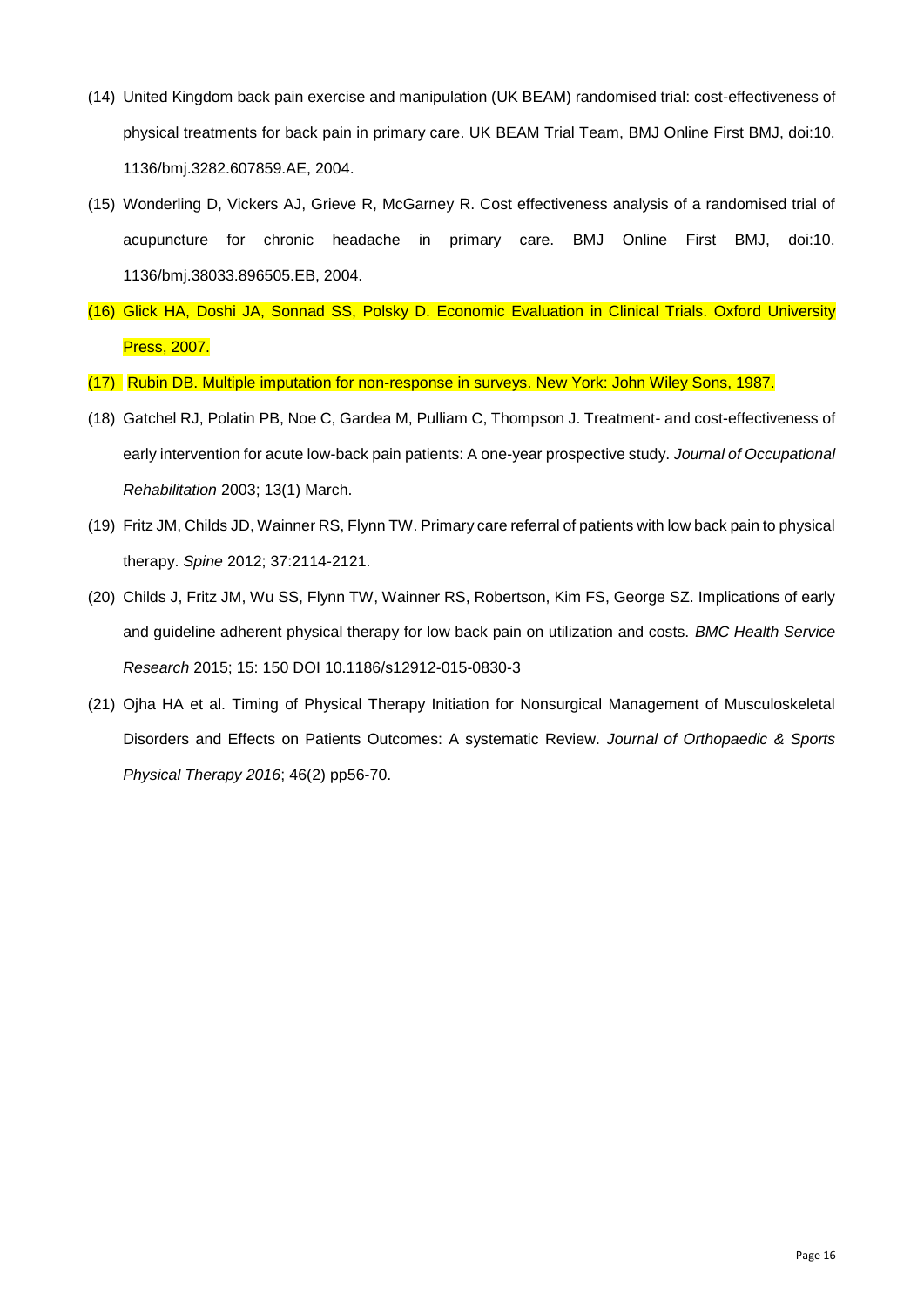## **Figure Legends**

**Figure 1** Cost-effectiveness planes and cost-effectiveness acceptability curves for ARM pain trial treatment groups (complete case dataset, NHS perspective). Cost-effectiveness planes were based on 1000 bootstrap cost-effect pairs (adjusted for baseline age, gender, work status, modified dash, EQ-5D health utility score and NHS cost). AA, advice active; AR, advice to rest; IP, immediate physiotherapy; UCP, usual care (waiting-list) physiotherapy; QALY, quality adjusted life year.

**Supplementary Figure S1 The Arm Pain Trial – Patient Flow Diagram<sup>8</sup>**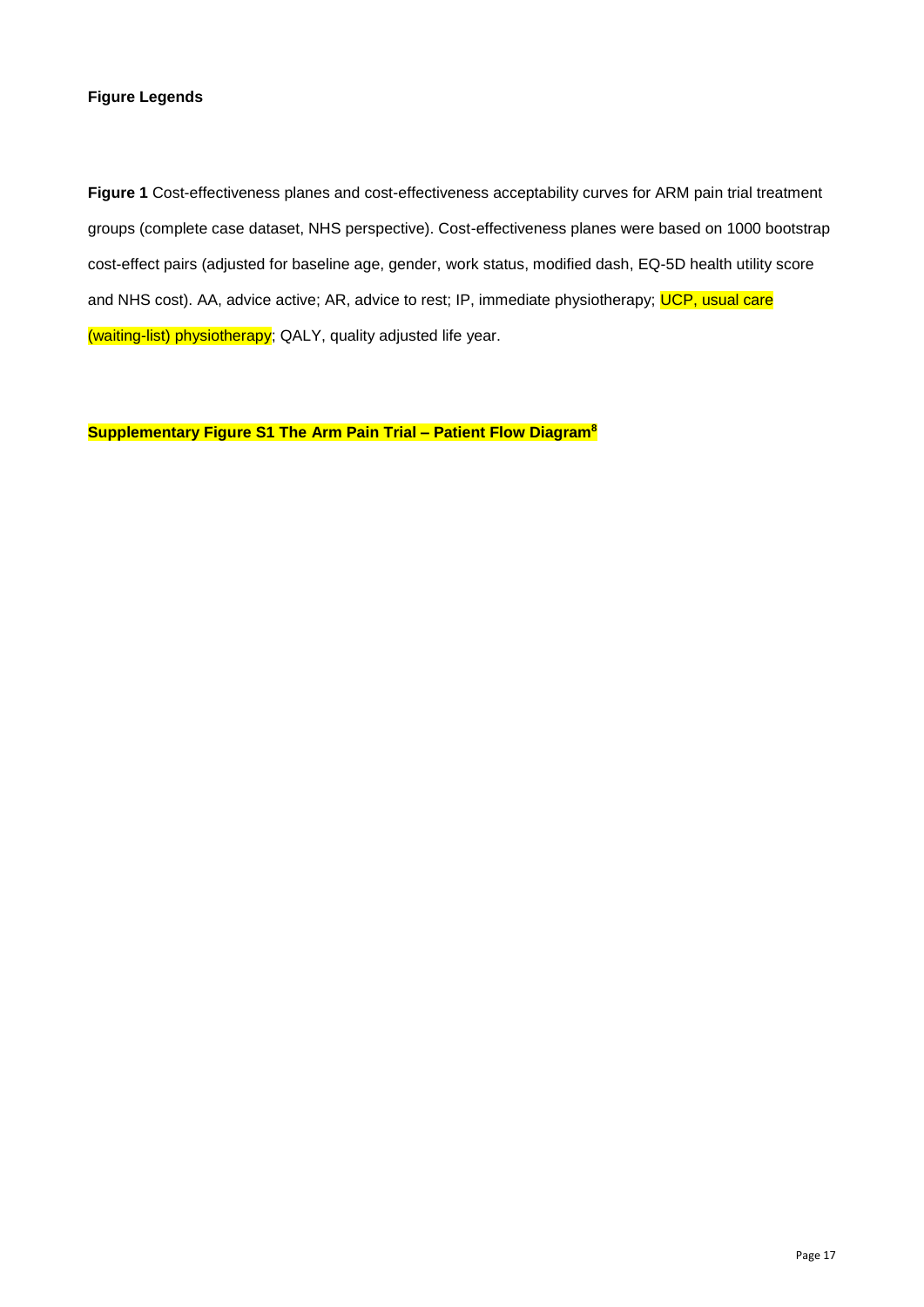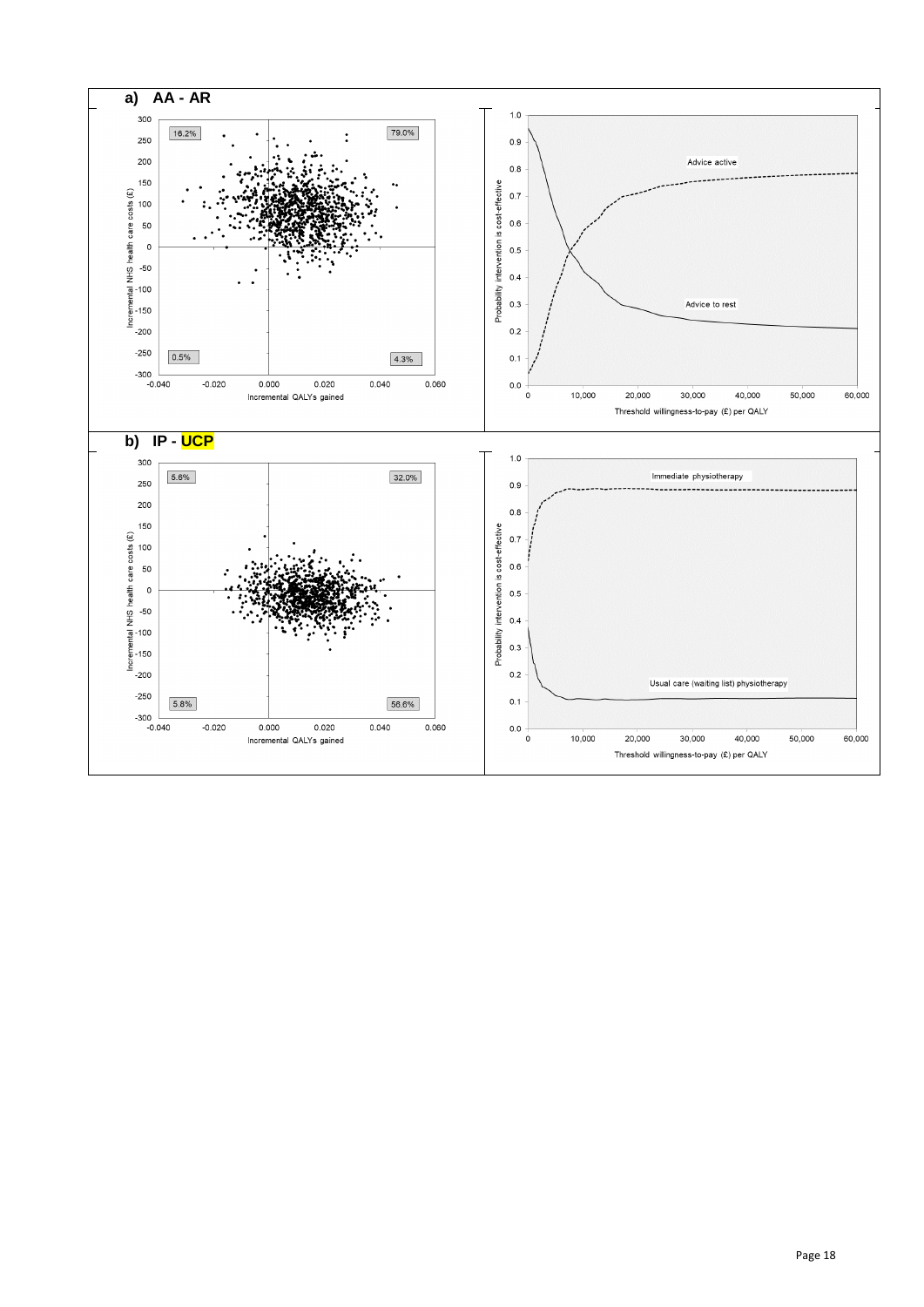**Table 1** Unit costs applied to value health care resource use (£, 2013/14 UK prices)

| <b>Resource</b>                          | Unit         | <b>Source</b>              | <b>Basis of estimate</b>                                                                                                                                                                                              | Cost<br>(E)      |
|------------------------------------------|--------------|----------------------------|-----------------------------------------------------------------------------------------------------------------------------------------------------------------------------------------------------------------------|------------------|
| NHS health care resource use             |              |                            |                                                                                                                                                                                                                       |                  |
| <b>GP Surgery</b>                        |              |                            |                                                                                                                                                                                                                       |                  |
| GP                                       | Visit        | Curtis                     | 11.7 minutes surgery consultation                                                                                                                                                                                     | 46               |
| Practice nurse                           | Visit        | Curtis                     | Surgery consultation 15.5 minutes                                                                                                                                                                                     | 14               |
| Community physiotherapist                | Visit        | Curtis                     | assumes visit lasts 30 minutes                                                                                                                                                                                        | 18               |
| Other community                          | Visit        | Curtis                     | Assumes cost of physiotherapy                                                                                                                                                                                         | 18               |
| CT - Chiropractor                        | Visit        | Curtis                     | Assumes cost of physiotherapy                                                                                                                                                                                         | 18               |
| CT - Osteopath                           | Visit        | Curtis                     | Assumes cost of physiotherapy                                                                                                                                                                                         | 18               |
| $CT - Other$                             | Visit        | Curtis                     | Assumes cost of physiotherapy                                                                                                                                                                                         | 18               |
| Outpatient clinic - Rheumatology         | <b>Visit</b> | <b>NHS Reference Costs</b> | WF01A Non-admitted Face to Face Follow-up Attendance, Rheumatology, 410, WF01B<br>Non-admitted Face to Face First, 410, Rheumatology (mean over these two categories)                                                 | 168              |
| Outpatient - Orthopaedics                | Visit        | <b>NHS Reference Costs</b> | WF01A Non-admitted Face to Face Attendance, First attendance, Trauma & Orthopaedics,<br>110, WF01B, Non-admitted Face to Face Attendance, Single, 410, Trauma & Orthopaedics<br>(mean cost over these two categories) | 113              |
| Outpatient - Other                       | Visit        | <b>NHS Reference Costs</b> | WF01A Non-admitted Face to Face Attendance, Follow-up, 191, Pain Management, WF01B<br>Non-admitted Face to Face Attendance, First, Pain Management (mean cost over these two<br>categories)                           | 154              |
| Other HCP - Physiotherapist              | Visit        | <b>NHS Reference Costs</b> | WF01B Non-admitted Face to Face Attendance, First, 650, Physiotherapy. WF01A Non-<br>admitted Face to Face Attendance, Follow-up, 650, Physiotherapy. (mean cost over these<br>two categories)                        | 47               |
| Other HCP - Other                        | Visit        | NHS Reference Costs        | Assumes cost of a physiotherapy attendance                                                                                                                                                                            | 47               |
| Emergency admission                      | Day          | <b>NHS Reference Costs</b> | AB04Z Pain Procedures, Accident & Emergency, 181 (mean cost per patient over<br>Intermediate and Minor categories)                                                                                                    | 561              |
| Planned (elective) admission             | Day          | <b>NHS Reference Costs</b> | HD26G Musculoskeletal Signs and Symptoms, Pain Management, 191 (mean cost over CC<br>Score 0-3 and 4-7 categories)                                                                                                    | 341              |
| Private (non-NHS) treatment resource use |              |                            |                                                                                                                                                                                                                       |                  |
| HCP - Doctor                             | Visit        | <b>UK Beam Trial</b>       | Mean cost of private specialist visit - uprated                                                                                                                                                                       | 177              |
| HCP - Physiotherapist                    | Visit        | <b>UK Beam Trial</b>       | Mean cost of private physiotherapist outpatient attendance – uprated.                                                                                                                                                 | 112              |
| HCP - Chiropractor                       | Visit        | Wonderling et al 2004      | Mean cost of a private visit chiropractor or osteopath - uprated                                                                                                                                                      | 38               |
| HCP - Osteopath                          | Visit        | Wonderling et al 2004      | Mean cost of a private visit chiropractor or osteopath – uprated                                                                                                                                                      | $\overline{38}$  |
| HCP - Other (e.g. acupuncturist)         | Visit        | <b>UK Beam Trial</b>       | Assumes mean cost of a private physiotherapist outpatient attendance - uprated.                                                                                                                                       | $\overline{112}$ |
| $HCP - Other$                            | Visit        | <b>UK Beam Trial</b>       | Assumes mean cost of a private physiotherapist outpatient attendance – uprated.                                                                                                                                       | 112              |
| Hospital admission                       | Day          | <b>UK Beam Trial</b>       | Mean cost of private hospital admission/ day uprated                                                                                                                                                                  | 584              |

GP = General practitioner; HCP = Health care professional; CT=Complementary therapist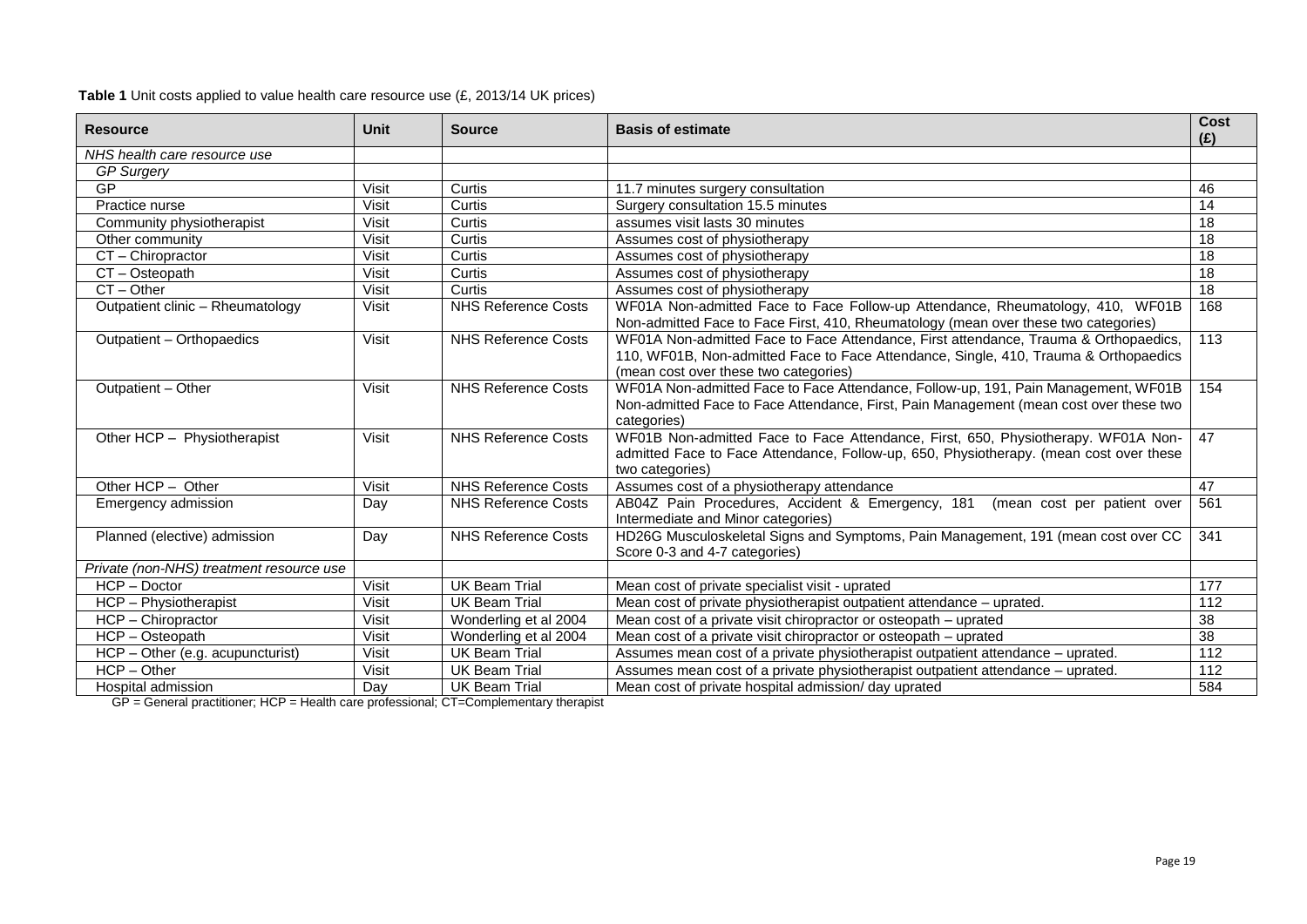**Table 2** Mean resource use and costs per patient over 26 weeks follow-up (complete case analysis n=193)

| Resource use item                                                                                                                                                                                                           |                                                         | Active advice (AA), n=53     |                   | Advice to rest (AR), n=60 |                              |                      | Immediate physiotherapy (IP), n=80 |             |                      |                      |
|-----------------------------------------------------------------------------------------------------------------------------------------------------------------------------------------------------------------------------|---------------------------------------------------------|------------------------------|-------------------|---------------------------|------------------------------|----------------------|------------------------------------|-------------|----------------------|----------------------|
|                                                                                                                                                                                                                             |                                                         | <b>Resource</b>              | Mean              | Mean cost,                | <b>Resource</b>              | <b>Mean</b>          | Mean cost,                         | Resource,   | <b>Mean</b>          | Mean cost,           |
|                                                                                                                                                                                                                             |                                                         | users,<br>n (%) <sup>1</sup> | resource          | £ (SD)                    | users,<br>n (%) <sup>1</sup> | resource<br>use (SD) | E(SD)                              | users, n    | resource<br>use (SD) | E(SD)                |
| <b>NHS</b>                                                                                                                                                                                                                  |                                                         |                              | use (SD)          | £1 $-09$ $(-)$            |                              |                      | £1 $-09$ (-)                       | $(%)^1$     |                      |                      |
| Primary                                                                                                                                                                                                                     | Patient advice booklet <sup>1</sup><br><b>GP</b> visits | 53 (100)                     | $1(-)$            |                           | 60 (100)                     | $1(-)$               |                                    | na          | na                   | na                   |
|                                                                                                                                                                                                                             |                                                         | 14 (26)                      | 0.70(1.58)        | £32-11 (£72-5)            | 21(35)                       | $0.67$ $(1.32)$      | £30-67 (£60-88)                    | 19 (24)     | 0.54(1.38)           | £24.73 (£63.36)      |
| care                                                                                                                                                                                                                        | Practice nurse visits                                   | 1(2)                         | 0.02(0.14)        | £0.26 (£1.92)             | 6(10)                        | 0.13(0.43)           | £1 $-87$ (£6 $-03$ )               | 1(1)        | 0.03(0.22)           | £0 $-35$ (£3 $-13$ ) |
|                                                                                                                                                                                                                             | Community physiotherapist visits                        | 32(60)                       | 2.25(2.73)        | £40-42 (£49-16)           | 36(60)                       | 1.40(1.60)           | £25-2 (£28-74)                     | 35(44)      | 1.26(1.93)           | £22.73 (£34.69)      |
|                                                                                                                                                                                                                             | Other community visits                                  | 6(11)                        | 0.11(0.32)        | £2 $-04$ (£5 $-76$ )      | 6(10)                        | 0.13(0.47)           | £2-40 (£8-43)                      | 6(8)        | 0.14(0.57)           | £2.48 (£10.22)       |
|                                                                                                                                                                                                                             | CT visits - Chiropractor                                | $\Omega$                     |                   |                           | 0                            |                      |                                    | $\Omega$    |                      |                      |
|                                                                                                                                                                                                                             | CT visits - Osteopath                                   | 1(2)                         | 0.02(0.14)        | £0-34 (£2-47)             | $\mathbf 0$                  |                      |                                    | $\Omega$    |                      |                      |
|                                                                                                                                                                                                                             | CT visits - Other                                       | 12(27)                       | 0.83(1.92)        | £14.94 (£34.54)           | 3(5)                         | 0.12(0.58)           | £2-1 (£10-53)                      | 4(5)        | 0.13(0.60)           | £2.25 (£10.89)       |
|                                                                                                                                                                                                                             | Total NHS primary care costs (unadjusted)               |                              |                   | £90.11 (£105.18)          |                              |                      | £62.23 (£71.79)                    |             |                      | £52.53 (£80.67)      |
| <b>NHS</b>                                                                                                                                                                                                                  | Outpatient visits - Rheumatology                        | 3(6)                         | 0.11(0.58)        | £19.02 (£96.96)           | 1(2)                         | 0.02(0.13)           | £2 $-8$ (£21 $-69$ )               | 3(4)        | 0.05(0.27)           | £8-4 (£45-52)        |
| hospital                                                                                                                                                                                                                    | Outpatient visits - Orthopaedics                        | 3(6)                         | 0.11(0.47)        | £12-79 (£57-72)           | 3(5)                         | 0.12(0.52)           | £13-18 (£59-18)                    | 6(8)        | 0.09(0.33)           | £9.89 (£36.82)       |
| care                                                                                                                                                                                                                        | Outpatient visits - Other                               | 5(9)                         | 0.15(0.53)        | £23-25 (£82-14)           | 7(12)                        | 0.17(0.53)           | £25.67 (£81.03)                    | 5(6)        | 0.08(0.31)           | £11.55 (£47.61)      |
|                                                                                                                                                                                                                             | Other HCP visits - Physiotherapist                      | 36 (68)                      | 2.98(3.38)        | £140-11 (£158-71)         | 48 (80)                      | 2.32(2.57)           | £108-88 (£120-99)                  | 52 (65)     | 2.56(2.71)           | £120.44 (£127.53)    |
|                                                                                                                                                                                                                             | Other HCP visits - Other                                | 3(6)                         | 0.11(0.51)        | £5.32 (£23.79)            | 4(5)                         | 0.10(0.40)           | £4.7 (£18.76)                      | 7(9)        | 0.13(0.46)           | £5-88 (£21-64)       |
|                                                                                                                                                                                                                             | Emergency admission days                                | $\Omega$                     |                   |                           | $\Omega$                     |                      |                                    | $\mathbf 0$ |                      |                      |
|                                                                                                                                                                                                                             | Planned (elective) admission days                       | 3(6)                         | 0.06(0.23)        | £19.30 (£79.55)           | (2)                          | 0.02(0.13)           | £5-68 (£44-02)                     | 2(3)        | 0.04(0.25)           | £12.79 (£84-82)      |
|                                                                                                                                                                                                                             | Total NHS hospital costs (unadjusted)                   |                              |                   | £219.79 (£266.36)         |                              |                      | £160.92 (£178.47)                  |             |                      | £168.94 (£187.44)    |
|                                                                                                                                                                                                                             | Total NHS costs (unadjusted)                            | 53                           |                   | £309.91 (£321.45)         | 60                           |                      | £223.15 (£225.39)                  | 80          |                      | £221.46 (£220.54)    |
| Private                                                                                                                                                                                                                     | <b>HCP</b> consultations - Doctor                       | 2(4)                         | 0.09(0.56)        | £16-70 (£99-79)           | 2(3)                         | 0.05(0.29)           | £8-85 (£50-75)                     | 1(1)        | 0.03(0.22)           | £4.43 (£39.58)       |
| (non-NHS)                                                                                                                                                                                                                   | HCP consultations - Physiotherapist                     | 8(15)                        | 0.47(1.49)        | £52.83 (£166.71)          | 7(12)                        | 0.2(0.61)            | £22-4 (£67-77)                     | 2(3)        | 0.11(0.81)           | £12.6 (£90.86)       |
| treatment                                                                                                                                                                                                                   | HCP consultations - Chiropractor                        | $\Omega$                     |                   |                           | 0                            |                      |                                    | 0           |                      |                      |
|                                                                                                                                                                                                                             | HCP consultations - Osteopath                           | 1(2)                         | 0.02(0.14)        | £0.72 (£5.22)             | $\mathbf 0$                  |                      |                                    | $\Omega$    |                      |                      |
|                                                                                                                                                                                                                             | HCP consultations - Other                               | 2(4)                         | 0.23(1.17)        | £8-60 (£44-49)            | $\mathbf 0$                  |                      |                                    | 2(3)        | 0.05(0.31)           | £1.9 $(E11.94)$      |
|                                                                                                                                                                                                                             | Hospital admission days                                 | 0                            |                   |                           | $\mathbf 0$                  |                      |                                    | 0           |                      |                      |
|                                                                                                                                                                                                                             | Total private treatment costs (unadjusted)              | 53                           | £78.85 (£194.35)  |                           | 60                           | £31.25 (£97.22)      |                                    | 80          | £18.93 (£102.31)     |                      |
|                                                                                                                                                                                                                             | Total NHS + private costs (unadjusted)                  | 53                           | £388-75 (£422-39) |                           | 60                           | £254-4 (266-65)      |                                    | 80          | £240.39 (£253.28)    |                      |
| The advice booklet cost is not included in the comparison of differences in total costs for advice active versus advice rest, but is included in the comparison of differences in immediate physiotherapy versus usual care |                                                         |                              |                   |                           |                              |                      |                                    |             |                      |                      |
| (waiting-list) physiotherapy                                                                                                                                                                                                |                                                         |                              |                   |                           |                              |                      |                                    |             |                      |                      |
| GP, general practitioner; CT, Complementary therapist; HCP, Health care professional; AA, Active Advice; AR, Advice to rest; IP. Immediate physiotherapy; UCP, Usual care (waiting-list) physiotherapy                      |                                                         |                              |                   |                           |                              |                      |                                    |             |                      |                      |

Note. Total NHS costs for usual care (waiting-list) physiotherapy (UCP*)* = £263.84 (276.82).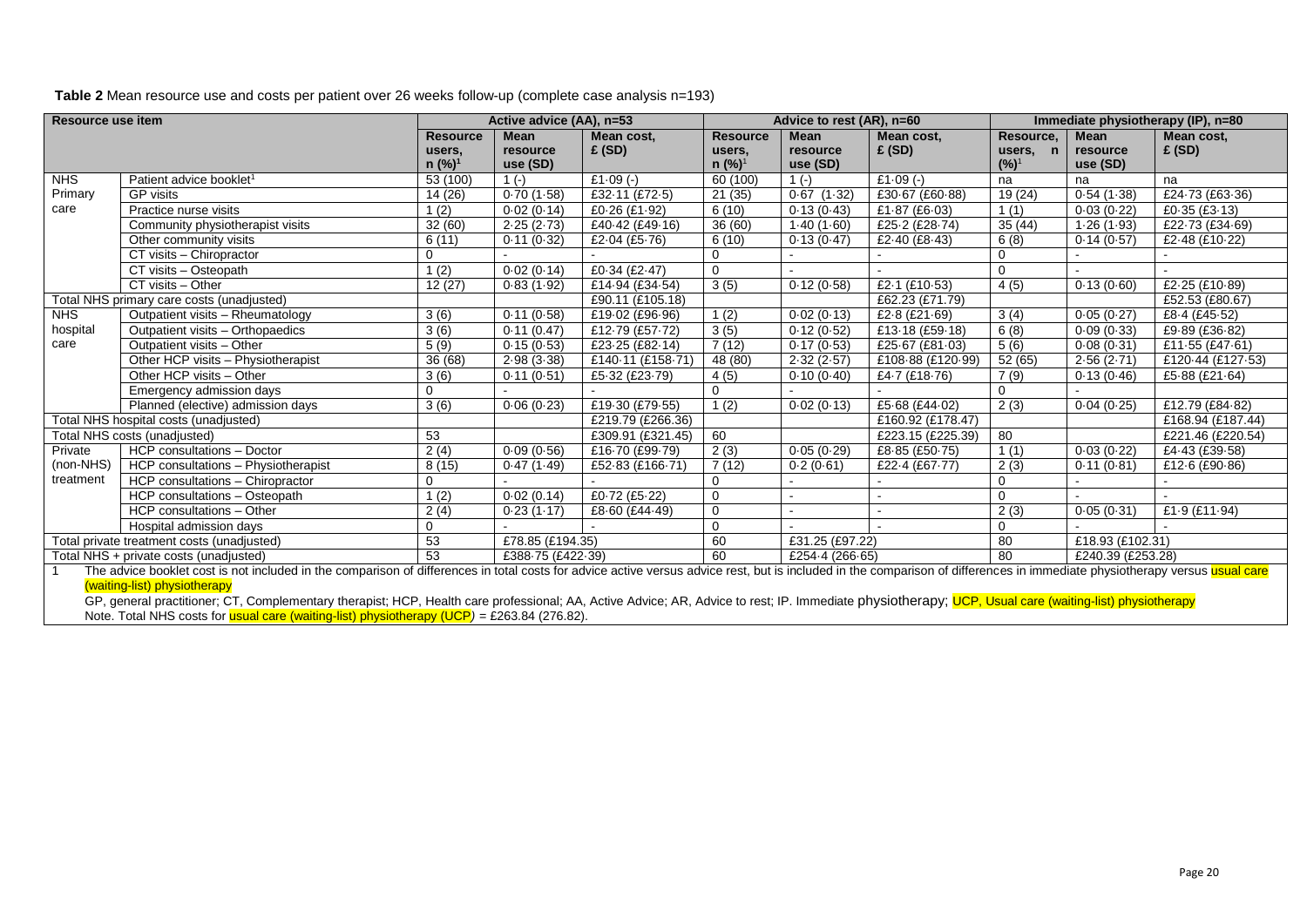| Table 3 Mean EQ-5D health utility scores and QALYs over 26 weeks follow-up (complete case analysis n=193) |  |
|-----------------------------------------------------------------------------------------------------------|--|
|-----------------------------------------------------------------------------------------------------------|--|

| EQ-5D utility (SD)                                                                                             | Active advice (AA), n=53 | Advice to rest (AR), n=60 | Immediate physiotherapy (IP), n=80              |
|----------------------------------------------------------------------------------------------------------------|--------------------------|---------------------------|-------------------------------------------------|
|                                                                                                                |                          |                           |                                                 |
| <b>Baseline</b>                                                                                                | 0.699(0.231)             | 0.709(0.188)              | 0.714(0.156)                                    |
| 6 weeks                                                                                                        | 0.711(0.270)             | 0.694(0.244)              | 0.759(0.205)                                    |
| 13 weeks                                                                                                       | 0.740(0.258)             | 0.739(0.149)              | 0.792 (0.214)                                   |
| 26 weeks                                                                                                       | 0.808(0.247)             | 0.768(0.195)              | 0.796(0.228)                                    |
| QALYs over 26 weeks                                                                                            | 0.372(0.111)             | 0.366(0.077)              | 0.388(0.089)                                    |
| QALYs, quality-adjusted life-years; IP, Immediate physiotherapy; UCP, Usual care (waiting-list) physiotherapy. |                          |                           | Note. Total QALYs for Usual care (waiting-list) |
| $physiotheray = 0.369(0.094)$                                                                                  |                          |                           |                                                 |